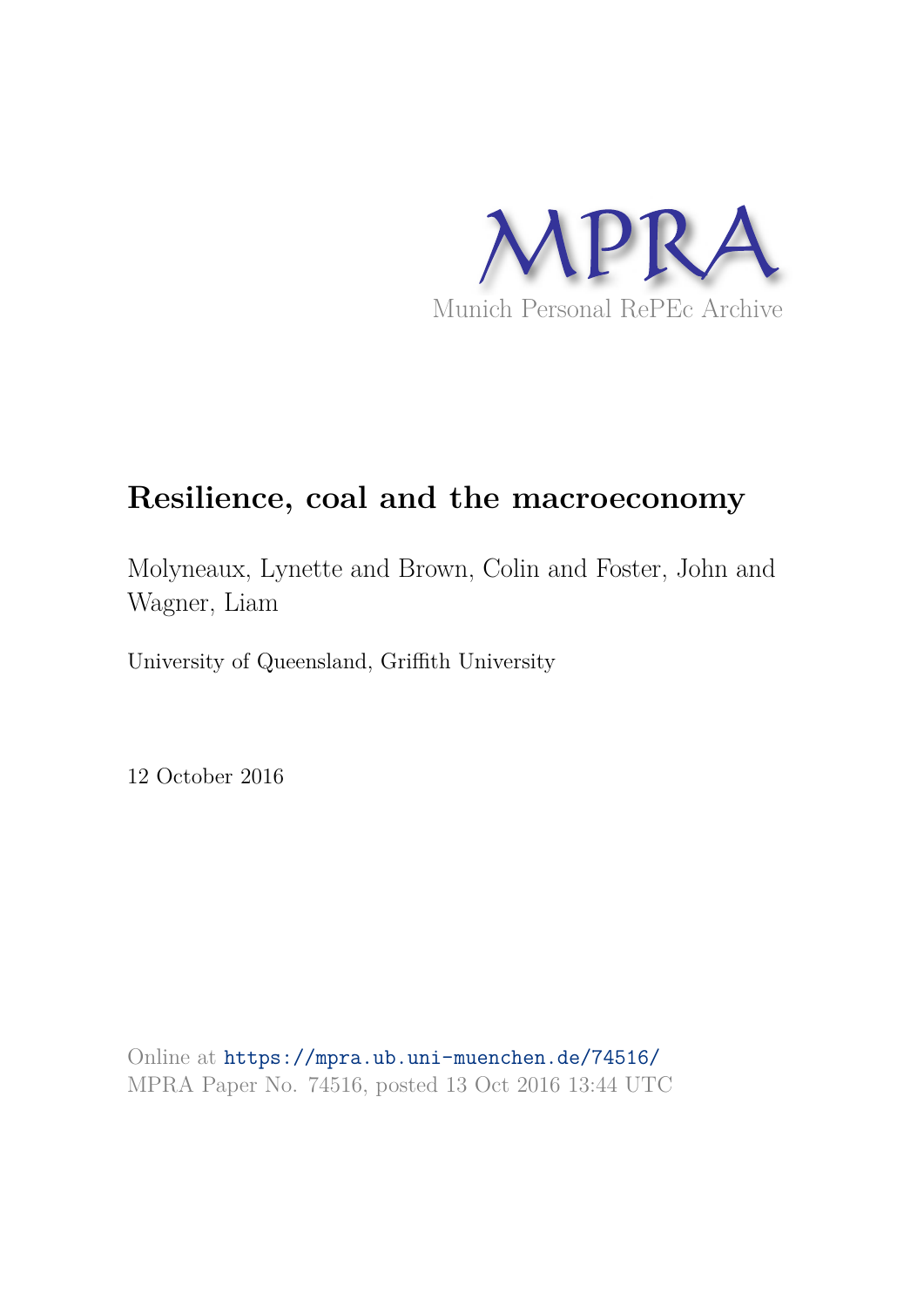# RESILIENCE, COAL AND THE MACROECONOMY

**Lynette Molyneaux1a, Colin Brown<sup>b</sup> , Liam Wagner<sup>c</sup> , John Foster<sup>a</sup>** *a. Energy Economics and Management Group, School of Economics, University of Queensland, Australia b. School of Agriculture and Food Sciences, University of Queensland, Australia c. Economics, Griffith Business School, Griffith University, Brisbane, Australia* 

**Keywords**: Energy resilience, Energy security, International competitiveness **JEL Classification**: Q43

# **Abstract**

There remains a debate about 'oil and the macroeconomy' despite James Hamilton's claims. Manufacturing in 1970s US was, however, reliant on natural gas and electricity generated from coal, not oil. Whilst coal and electricity prices also rose in the 1970s their descent to pre-1974 levels was slower than the decline in oil prices. This research considers energy resilience during the 1970s. Spare capacity, natural gas and renewable energy are key resilience characteristics that predict improved manufacturing employment. The conclusion reached is that the rise in coal prices played a role, separate to oil price, in the macro-economies of US states.

# **1 Introduction**

<u>.</u>

The period from October 1973 to the end of 1980 was characterised by oil supply volatility which led to elevated oil prices of between 2 and 5 times the price for a barrel of West Texas Intermediate (WTI) as at September 1973. Elevated prices spread fast to Natural Gas (NG) and coal fuel systems, and also electricity systems, as consumers sought substitutes which increased demand and, consequently, price for alternative energy sources. An increase in the price of oil and NG could have been foreseen due to declining US oil and NG production, but the increase in the price of coal was as a result of perceptions that energy, in all forms, would

<sup>&</sup>lt;sup>1</sup> Corresponding author. Address: Energy Economics and Management Group, University of Queensland, St Lucia, Brisbane, 4072, Australia. Tel: +61 7 334 61003 Email addresses: [l.molyneaux@uq.edu.au,](mailto:l.molyneaux@uq.edu.au) [j.foster@uq.edu.au,](mailto:j.foster@uq.edu.au) [l.wagner@griffith.edu.au,](mailto:l.wagner@griffith.edu.au) [colin.brown@uq.edu.au](file:///C:/Users/agcbrown.UQ/AppData/Local/Microsoft/Windows/Temporary%20Internet%20Files/Content.Outlook/97WEGGY6/colin.brown@uq.edu.au)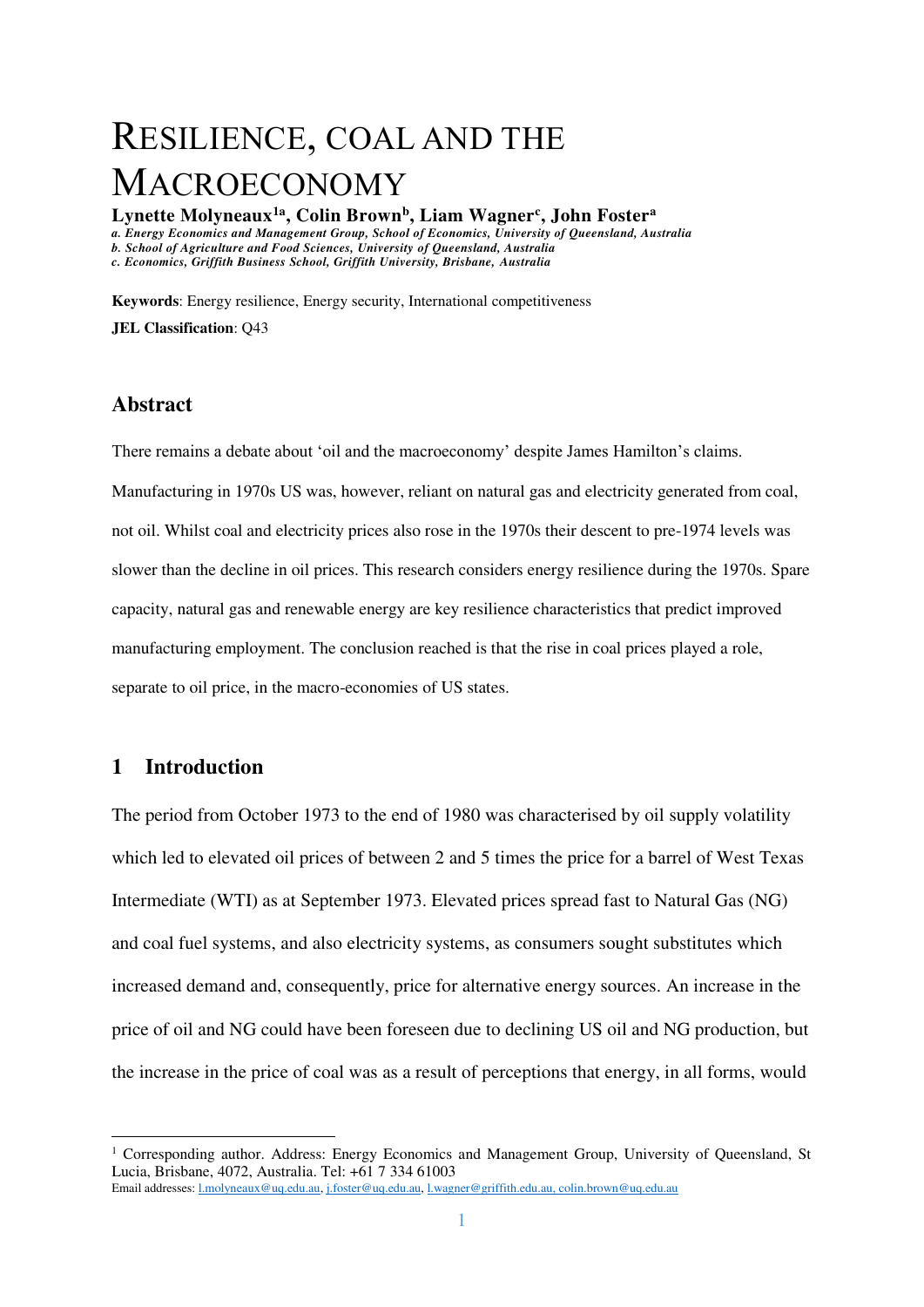never again be cheap [\(Fiscor, 2012\)](#page-26-0). Even the fuel systems in the coal producing states lacked the spare capacity [\(Westerstrom, 1973;](#page-28-0) [Westerstrom, 1974\)](#page-28-1) to respond to policy action taken by the federal government to enforce the use of coal as a fuel for electricity generation [\(US Government, 1978\)](#page-28-2), resulting in a large increase in the price of coal.

There is a body of research which has sought to explain the consequences of oil price rises on the US economy but there is little evidence of research focused on the consequences of the surge in coal and NG prices during that period. The cost of coal was particularly important for electricity generation and energy-intensive manufacturing. For this reason, this paper seeks to add another perspective to the body of research into the consequences of energy price rises on the macroeconomy, by looking in detail at the effect of other energy sources on US manufacturing employment during the period of the oil price crises.

The framework of the research in the paper is guided by the concept of resilience. Whilst there is a body of research into resilience and resilience in energy, most of it is directed at the application of metrics to indices or frameworks [\(Gea, 2012;](#page-26-1) [IEA, 2011;](#page-27-0) [Roege et al., 2014;](#page-28-3) [Sharifi and Yamagata, 2015;](#page-28-4) [Arghandeh et al., 2016\)](#page-24-0). The inclusion of metrics is based on subjective assumptions of importance rather than empirical evidence of their relevance. In this regard, the measurement of resilience is similar to the field of energy security, where metrics are selected for indices based on subjective decision criteria [\(Ang et al., 2015\)](#page-24-1). The framework employed here is discussed in [\(Molyneaux et al., 2016a\)](#page-27-1) and applied in [\(Molyneaux et al., 2016b\)](#page-27-2) and provides a model for identifying the resilience metrics which show statistical significance in predicting outcomes. The research into the characteristics of resilience and electricity generation indicates the significance of spare capacity and diversity in energy in predicting lower electricity prices [\(Molyneaux et al., 2016b\)](#page-27-2), and establishes a method for analysing the consequences of a lack of spare capacity and diversity in energy on manufacturing employment.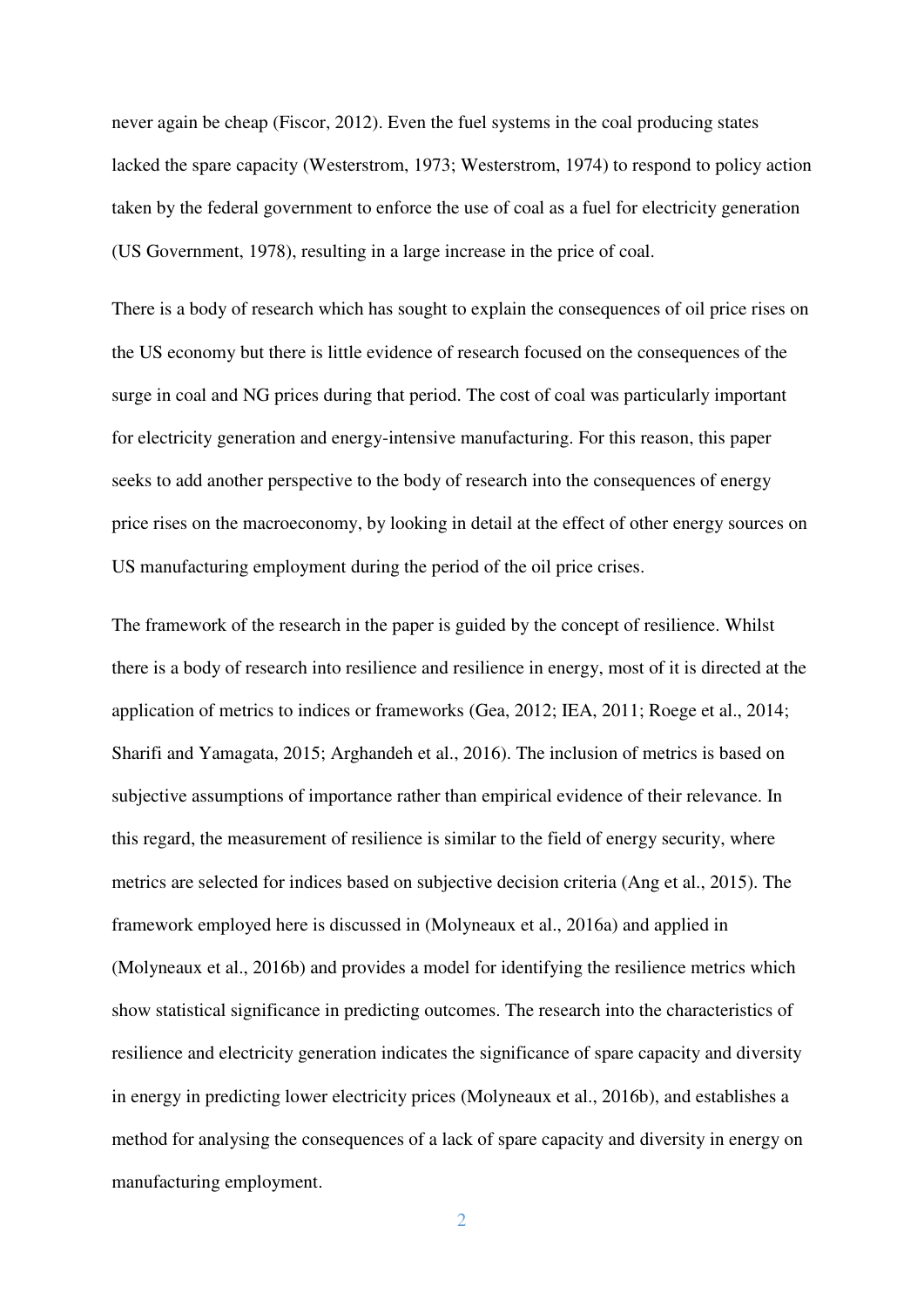The empirical analysis is expanded by a case study of the US Iron and Steel industry (ISI). It finds that the ISI, operating at the confluence of shock due to decreased automobile sales and increased energy costs, was seriously damaged by a lack of resilience in energy.

The paper is organised as follows. The resilience framework and the methods used in the empirical and qualitative analysis are described in section 2 while section 3 extends the discussion to prior research into the relationship between oil and the macroeconomy and how this empirical analysis differs from that prior research. Section 4 presents the results of the empirical and qualitative analysis, with discussion on the results in section 5. Some implications and concluding remarks appear in section 6.

#### **2 Methods**

#### **2.1 Resilience framework**

The framework employed here is discussed in [\(Molyneaux et al., 2016a\)](#page-27-1) and applied in [\(Molyneaux et al., 2016b\)](#page-27-2) and identifies the resilience metrics which show statistical significance in predicting electricity prices during the 1973-82 oil price crises. The resilience metrics found to be significant in predicting lower electricity prices include spare capacity and source of fuel and so these metrics are examined for their ability to predict manufacturing employment outcomes in the period from 1973 to 1982.

### **2.2 Empirical analysis model**

A multiple linear regression analysis is used to examine, for each state in the US, the relationship between proportion of each fuel consumed by industry and spare capacity in energy, as explanatory variables, and the change in manufacturing employment as the dependent variable. The primary data is drawn from: the US Energy Information Agency (EIA) State Energy Database System (SEDS); the EIA's Form759 for electricity capacity and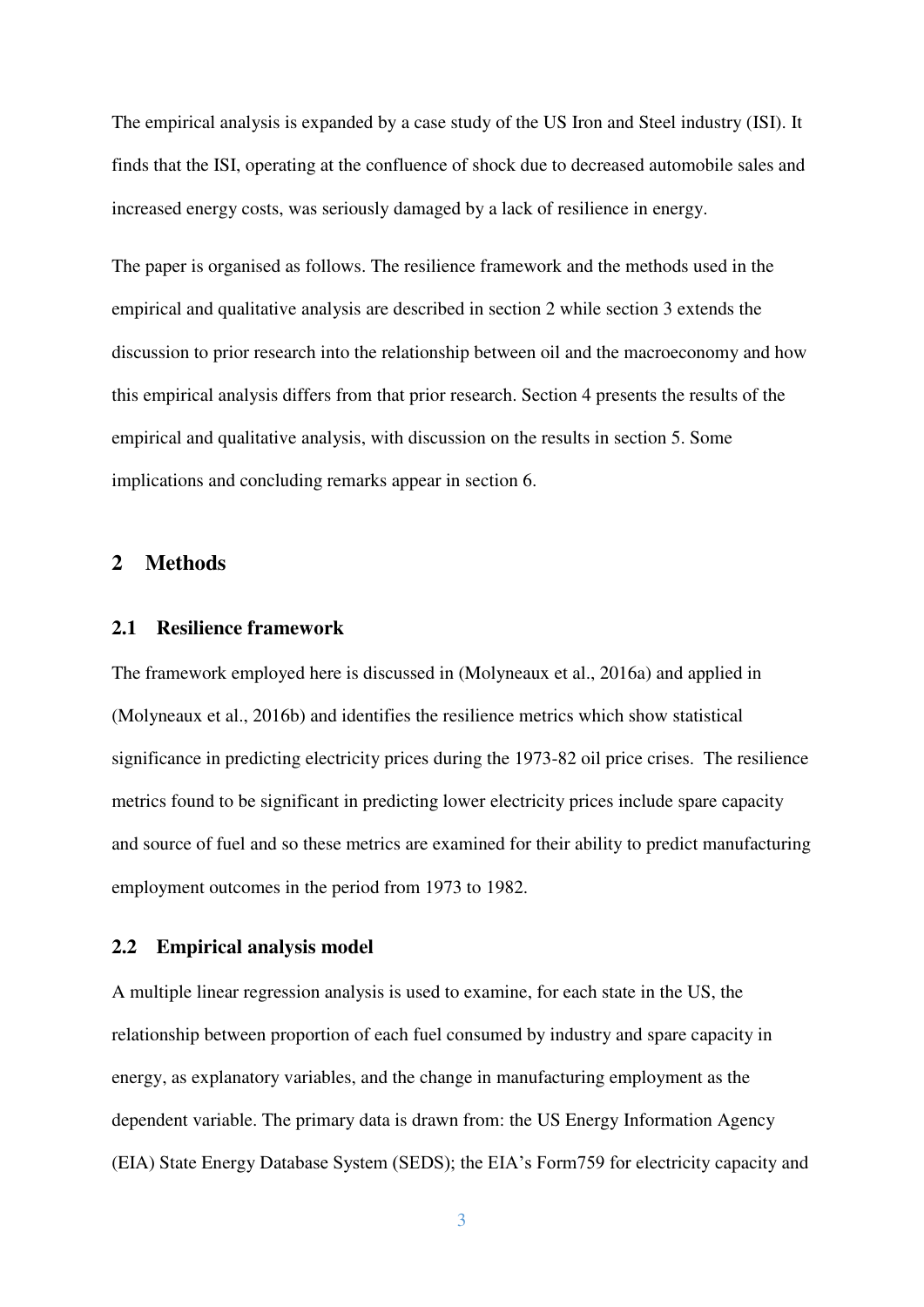generation data by year, state and plant; the Bureau of Economic Analysis for manufacturing employment data; and the Bureau of Census Annual Survey of Manufactures for detailed Iron and Steel industry data. Throughout the analysis, real prices are used to differentiate from movements in the general level of prices.

Calculation of the two explanatory variables is as follows:

# *Proportion of energy consumed by industry from each fuel type*

The calculation of quantity of each fuel source consumed in each state<sup>i</sup> is detailed in Equation

1.

$$
TECI_i = \sum_{i=1}^{n} \left( ICB_i + \left( \frac{EG_i}{TEG} \times ESICB \right) + \left( \frac{EG_i}{TEG} \times LOICB \right) \right)
$$
 Equation 1

| Where:            |                                                                               |
|-------------------|-------------------------------------------------------------------------------|
| TECI <sub>i</sub> | Total energy consumed by industry for fuel type <i>i</i> in BBtu              |
| $\iota$           | fuel types: Coal (CL), Natural Gas (NG), Petroleum (PA), Nuclear (NU),        |
|                   | Renewable Energy (RE)                                                         |
| $ICB_i$           | Primary energy consumed by industry for fuel type $i$ (excluding electricity) |
|                   | in BBtu                                                                       |
| $EG_i$            | Electricity generated from fuel type $i$ in TWh                               |
| TEG               | Total electricity generated in TWh                                            |
| <b>ESICB</b>      | Electricity consumed by industry in BBtu                                      |
| LOICB             | Industry's share of electricity system losses in BBtu                         |
|                   |                                                                               |

Estimating the percentage of each fuel type used in each state is constructed from Equation 1

and data available in SEDS and takes the form:

$$
p_i = \frac{TECI_i}{TEICB}
$$
 Equation 2

Where:

| $p_i$             | Percentage of energy consumed from fuel type i                    |
|-------------------|-------------------------------------------------------------------|
| $\dot{l}$         | fuel type: CL, NG, NU, PA, RE                                     |
| TECI <sub>i</sub> | Total energy consumed by industry from fuel type <i>i</i> in BBtu |
| <b>TEICB</b>      | Total energy consumed by industry in BBtu                         |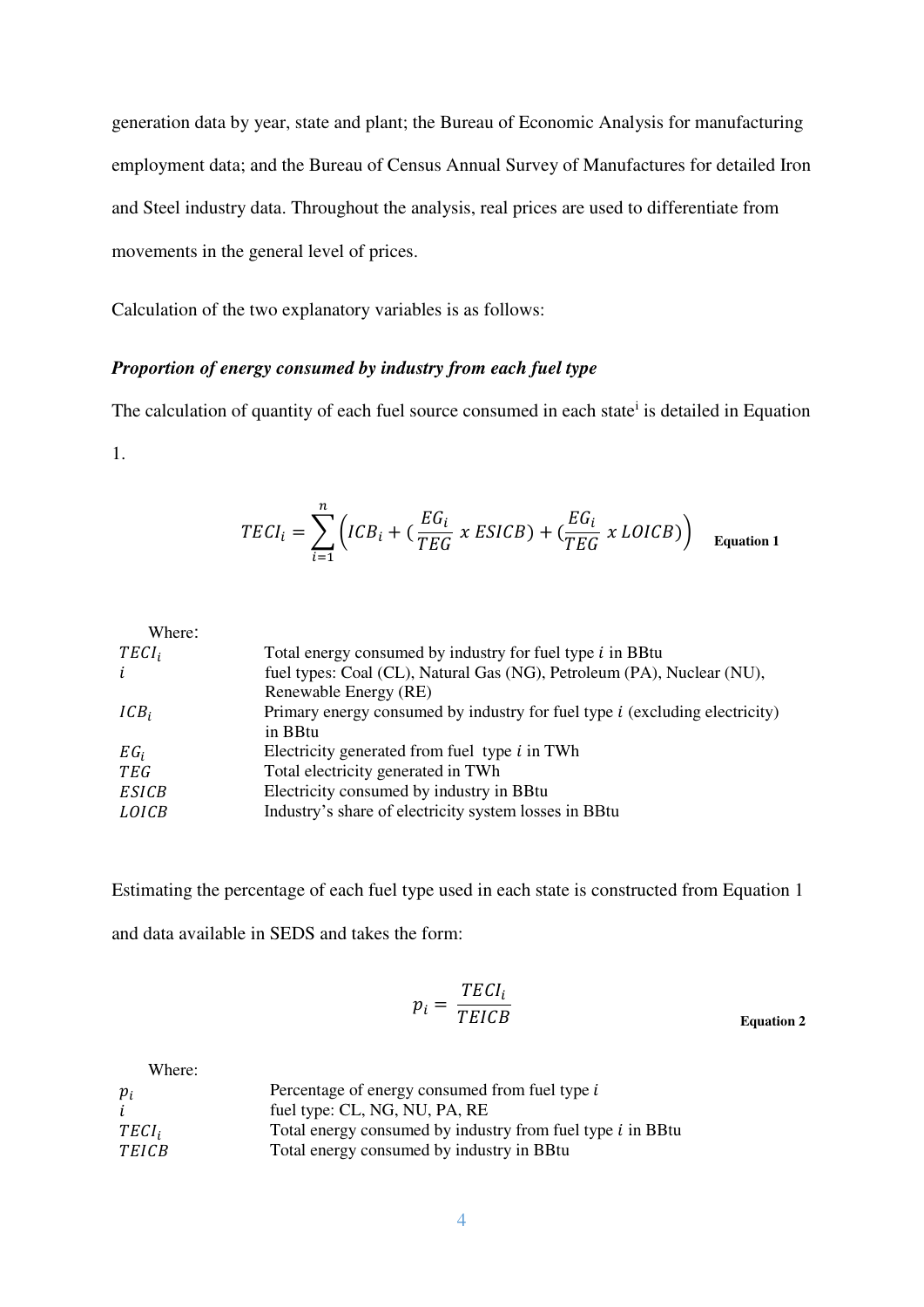The total energy consumed from each fuel type for use by industry is calculated for each year 1973-82 and then averaged across the period 1973-82.

# *Spare capacity in the energy system*

Considering the gaps in the available data on productive capacity within each of the fuel systems<sup>ii</sup>, a proxy for spare capacity is constructed using the difference between the value of energy produced and the value of energy consumed as a proportion of GDP, and is calculated for each state as

$$
EGAP = \sum_{i=1}^{n} \frac{(TECV_i - TEPV_i)}{GDPR}
$$
 Equation 3

| Total energy gap as proportion of GDP            |
|--------------------------------------------------|
| Value of energy consumed from fuel type i        |
| Value of energy produced from fuel type $i$ iii  |
| Real Gross Domestic Product (in \$2012 millions) |
| fuel types: CL, NG, PA                           |
|                                                  |

The energy gap is calculated for each year 1973-82 and then summed and divided by the total real GDP for the period 1973-82.

The dependent variable is the change in manufacturing employment. The intention is to seek to measure the importance of spare capacity and different energy sources as predictors of manufacturing employment outcomes during an energy shock. Manufacturing employment change over the period 1973-82 is aggregated to reduce the noise of time lags over the period, providing a weighted average performance over a decade of energy price shock.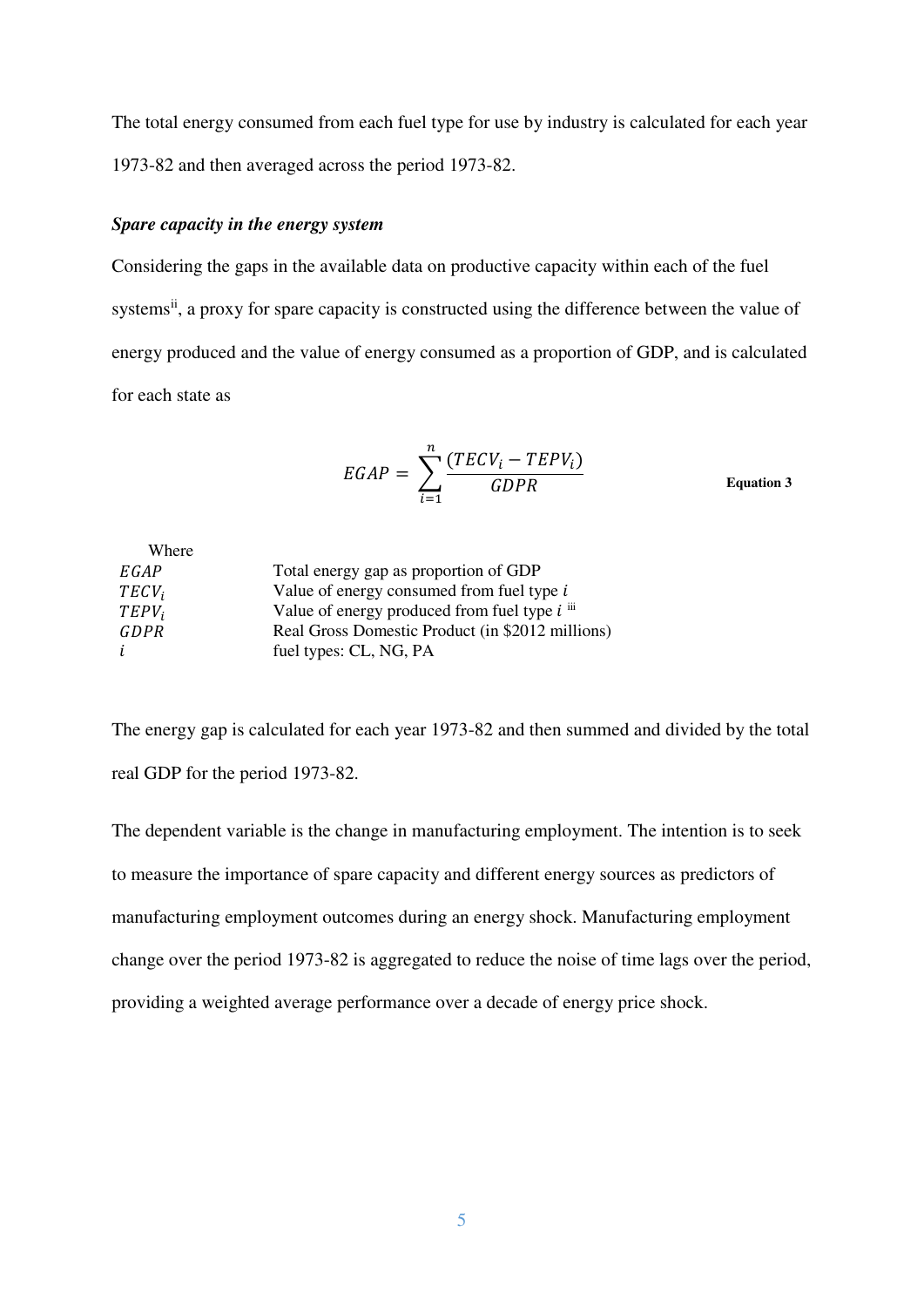#### **2.2.1 Regression model for manufacturing employment prediction from resilience**

#### **metrics**

The ordinary least squares regression model<sup>iv</sup> for manufacturing employment change

prediction takes the form:

| $EMP\_CHGs = \beta_0 + \beta_1 EGAP_s + \beta_2 p_{1s} + \ldots + \beta_k p_{ks} + \varepsilon_s$ |
|---------------------------------------------------------------------------------------------------|
| <b>Equation 4</b>                                                                                 |
| Change in manufacturing employment in state $s$                                                   |
| <i>EMP_CHG</i> intercept                                                                          |
| coefficients of $EGAP_s$ and $p_{ks}$                                                             |
| Total energy gap as a proportion of GDP in state s                                                |
| Percentage of energy consumed by fuel type $k$ in state $s$                                       |
| random error in <i>EMP_CHG</i> for state <i>s</i>                                                 |
|                                                                                                   |

#### **2.3 Case study**

Through the case study, the model seeks to understand the consequence of increased energy costs on manufacturing sector employment and particularly iron and steel industry (ISI) employment. It considers the relative size of employment in the sector to total employment and the consequences of increased energy costs on profitability, competitiveness and employment. A regional perspective is also taken.

# **3 Previous research into the relationship between energy and the**

# **macroeconomy**

A body of research into the 1970s oil crises sought to explain the consequences of oil price rises on the US economy. James Hamilton first proposed a relationship between oil prices and US recessions after the 1970s oil crises. Analysing a 6-variable macroeconomic system, he found that none of the variables could account for the US recessions between 1949 and 1972, but that rises in the price of oil did precede all but one of the US recessions during this period [\(Hamilton, 1983\)](#page-26-2). Since then, many researchers have produced evidence to support Hamilton's proposal. [\(Burbidge and Harrison, 1984\)](#page-25-0) found that oil price affected both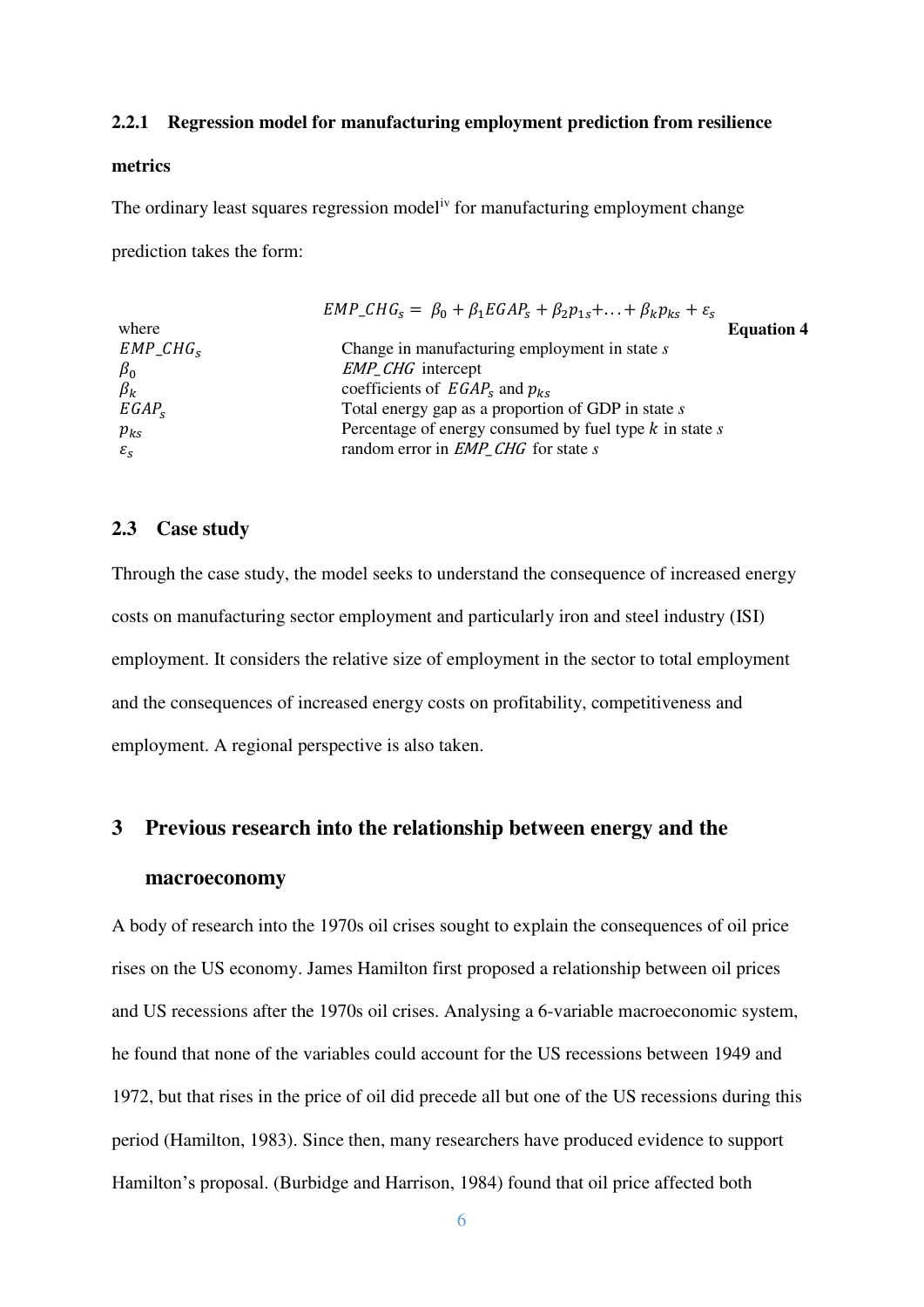inflation and industrial production after the shocks of 1973-4 and 1979-80, although the impact of the oil price shocks differed between countries. [\(Gisser and Goodwin, 1986\)](#page-26-3) concluded that oil prices had a significant impact on a broad range of US macro-economic indicators including Gross National Product, inflation and unemployment between 1961 and 1982. [\(Daniel, 1997\)](#page-25-1) concluded that the oil price trend explained a significant portion of short-run variation in industrial production over the period 1960-92. [\(Raymond and Rich,](#page-27-3)  [1997\)](#page-27-3) highlighted the significant role oil prices played in the business cycle contractions during the periods 1973-75, 1980 and 1990-91, but that other factors were more important than oil prices during other expansionary and contractionary business cycles over the period 1951-95. [\(Mork, 1989\)](#page-27-4) found evidence of a negative relationship between oil price increases and macro-economic performance over the period 1949-88, but no evidence of a related symmetrical relationship with oil price decreases and macro-economic performance.

The relationship between oil and the macro-economy remains controversial because the correlation between oil prices and the macro-economy weakened after 1985 [\(Hooker, 1996\)](#page-26-4), which some have attributed to the declining energy intensity of the US economy [\(Blinder,](#page-24-2)  [2009\)](#page-24-2), lower real wage rigidity [\(Blanchard and Riggi, 2009\)](#page-24-3) or a large reallocation of capital and labour to other sectors after the 1970s oil crises [\(Hamilton, 1988;](#page-26-5) [Davis and Haltiwanger,](#page-25-2)  [2001\)](#page-25-2). The latter view is partially supported by [\(Edelstein and Kilian, 2009\)](#page-26-6) who suggest that the lack of macroeconomic response to low oil prices in 1986 was heavily influenced by low business investment in equipment and structures, perhaps as a result of the removal of investment tax credits which formed part of the 1986 Tax Reform Act.

Others claim that the role of oil prices in macro-economic performance has been overstated with insufficient evidence to support the proposal [\(Bohi, 1991\)](#page-24-4). The small fraction that the increased cost of oil represents in the larger US economy suggested to some that it was impossible that oil price increases could have induced the magnitude of the recessions in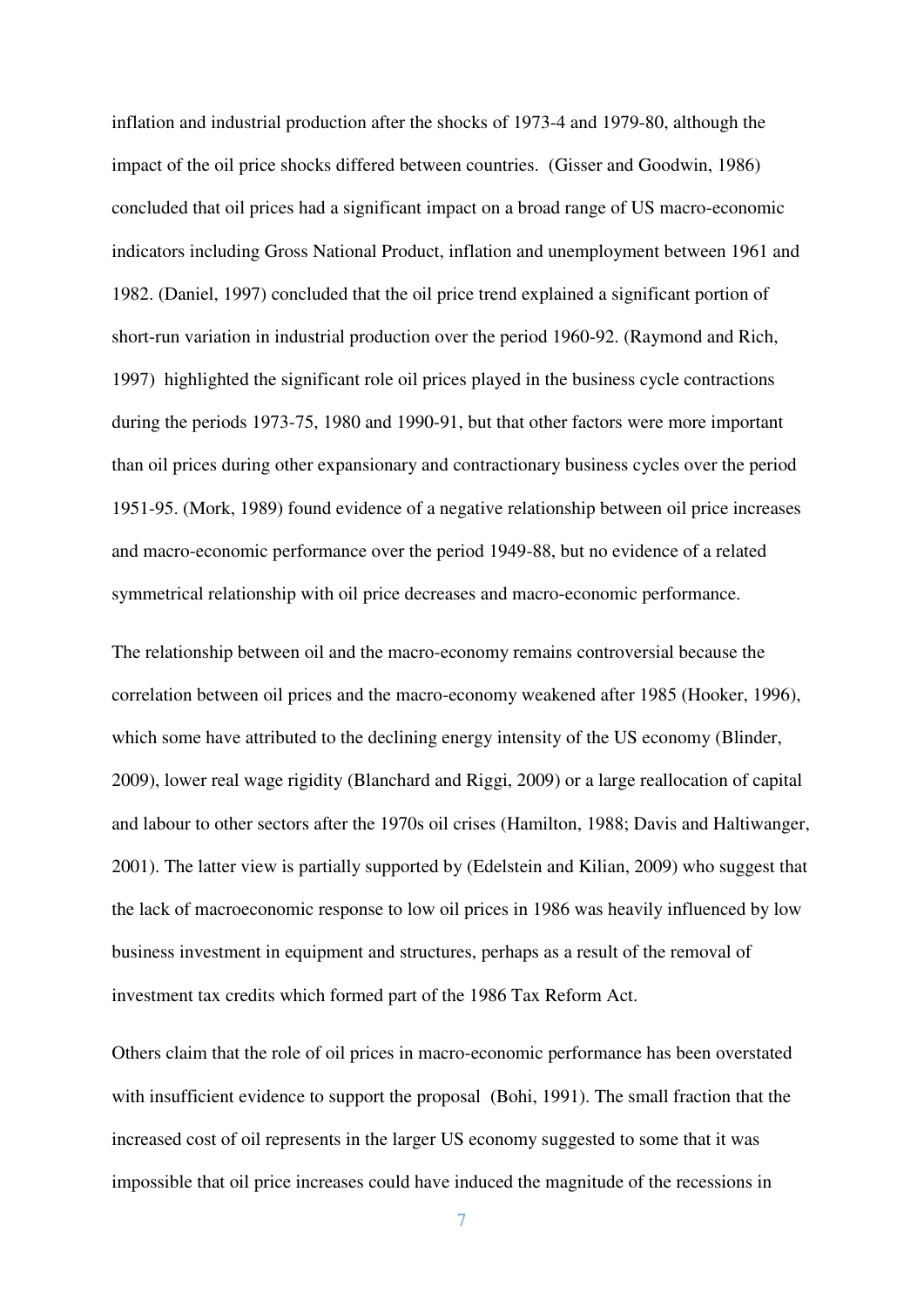1975, 1980 and 1982 [\(Tobin, 1980;](#page-28-5) [Bohi, 1991\)](#page-24-4). After considering the timing of oil price increases and recessions, [\(Barsky and Kilian, 2004\)](#page-24-5) conclude that oil price shocks may contribute to recessions but that they matter less than has commonly been thought. This view has been taken up and further adapted for the lack of response of the US economy to oil price rises in the period 2003-7. Although [\(Hamilton, 2009\)](#page-26-7) found evidence that the oil price rises had played a part in macroeconomic decline in early 2008. However, [\(Blinder, 2009\)](#page-24-2) argued that all macroeconomic time series declined after the failure of the bank, Lehman Brothers, on September 15, 2008 and that the decline in macro-economic performance prior to September 2008 may be considered as to not have been a recession thus discounting Hamilton's findings.

There has also been discussion on the macro-economic effects of uncertainty caused by oil price volatility which resulted in pauses in consumer purchases [\(Bernanke, 1983\)](#page-24-6). The effects of changes in consumer behaviour induced by oil price increases on regional economies dependent on manufacturing were noted in several studies [\(Davis and](#page-25-3)  [Haltiwanger, 1996;](#page-25-3) [Davis et al., 1996;](#page-25-4) [Davis et al., 1997;](#page-25-5) [Lee and Ni, 2002\)](#page-27-5). The automobile industry is identified as heavily affected by uncertainty and a decline in demand after an oil price increase [\(Lee and Ni, 2002;](#page-27-5) [Davis et al., 1997;](#page-25-5) [Hamilton, 1988;](#page-26-5) [Hamilton, 2009;](#page-26-7) [Edelstein and Kilian, 2009\)](#page-26-6) but also structurally ill-prepared for the shifts required to respond to very large increases in oil prices [\(Bresnahan and Ramey, 1993\)](#page-24-7). Others have found that the reduction in consumer purchases of durables like automobiles could be ascribed to increased energy expenditures, but that total factor productivity remains the major driver of the poor economic performance after oil price increases [\(Kim and Loungani, 1992;](#page-27-6) [Dhawan and Jeske, 2008\)](#page-25-6). [\(Edelstein and Kilian, 2009\)](#page-26-6) found that without consumer spending declines, oil price increases have a small effect on macroeconomic performance. They also hypothesise that the relative size of the automobile industry with respect to the US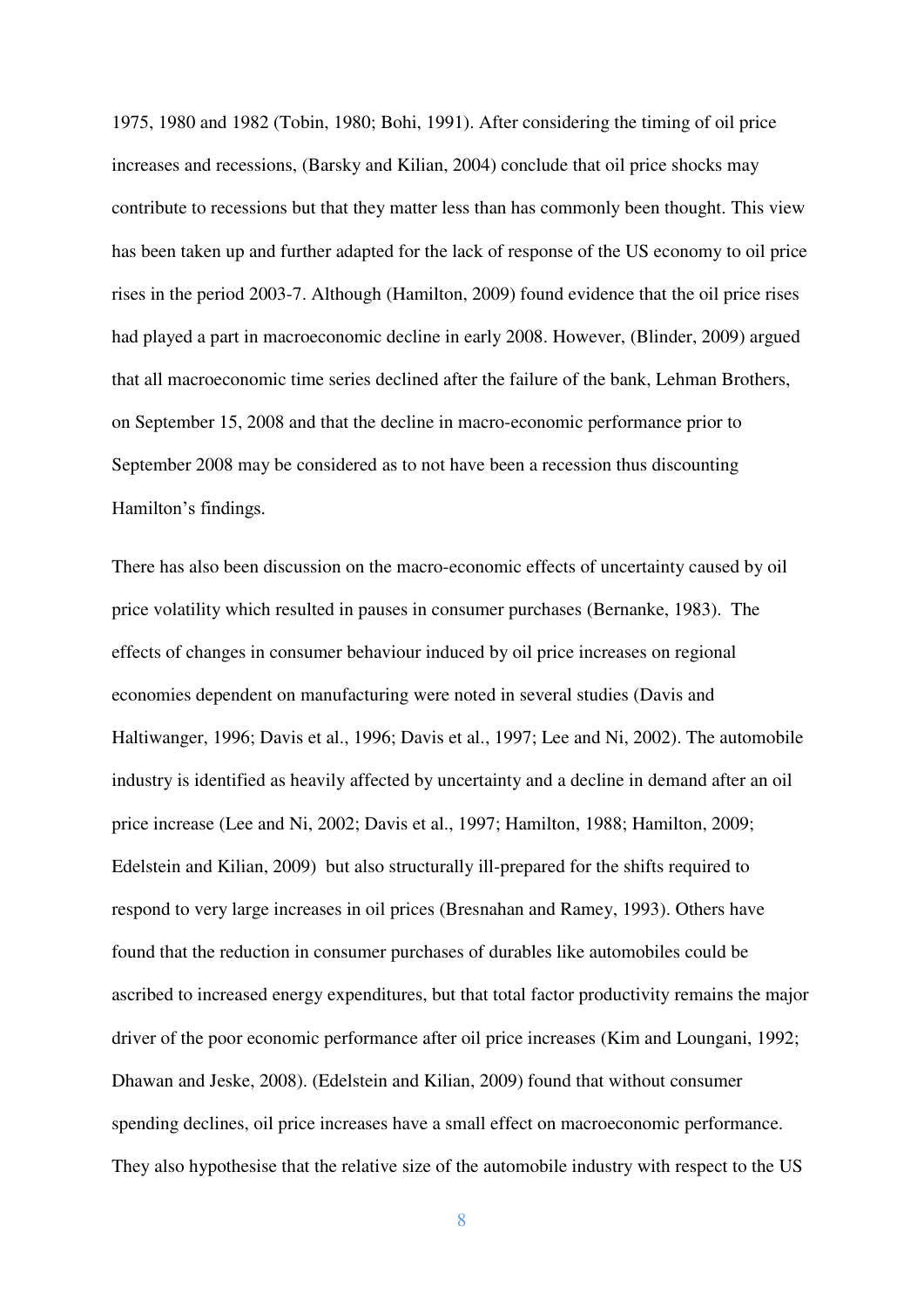economy has declined since the 1970s, which partly explains why the increase in oil prices since 2003 and the resulting decline of motor vehicle sales have not resulted in the macroeconomic decline experienced in the 1970s and early 1980s.

Monetary policy has been identified by some as a better predictor of US macro-economic performance than oil price rises [\(Bohi and Powers, 1993;](#page-24-8) [Bernanke et al., 1997\)](#page-24-9). Response to Bernanke et al.'s research however highlights that uncertainty remains about the extent of the real effects of monetary policy on macro-economic performance [\(Sims, 1997\)](#page-28-6). Using the same data and model but with a longer lag length, [\(Hamilton and Herrera, 2004\)](#page-26-8) conclude that monetary policy was not a better predictor of US macro-economic performance than oil price rises.

The debate around the significance of oil price movements for macroeconomic performance remains unresolved and is ongoing. What is notable about the debate is that the focus has been on establishing a relationship between economic performance and some version of the oil price. Only since the arrival of significant production of unconventional natural gas has some discussion emerged of the impact of non-oil prices on manufacturing. Most of this research points to modest increases in manufacturing output, investment and employment as a result of declining NG prices [\(Celasun et al., 2014;](#page-25-7) [Sendich, 2014\)](#page-28-7), but potentially significant increases for NG-intensive industries [\(Melick, 2014\)](#page-27-7).

Oil price rises may have been a catalyst for price rises in NG, coal and electricity in 1974, but the price trajectories of those energy sources over the 1970s and 1980s was not in lock-step with oil prices. In addition, while oil was the major source of energy for the transport sector, it was not for industry. Figure 1 shows that NG was a greater contributor to industry in California (CA) and Texas (TX) than was oil. For the average across the US, NG and coal together were a larger contributor to industry than was oil.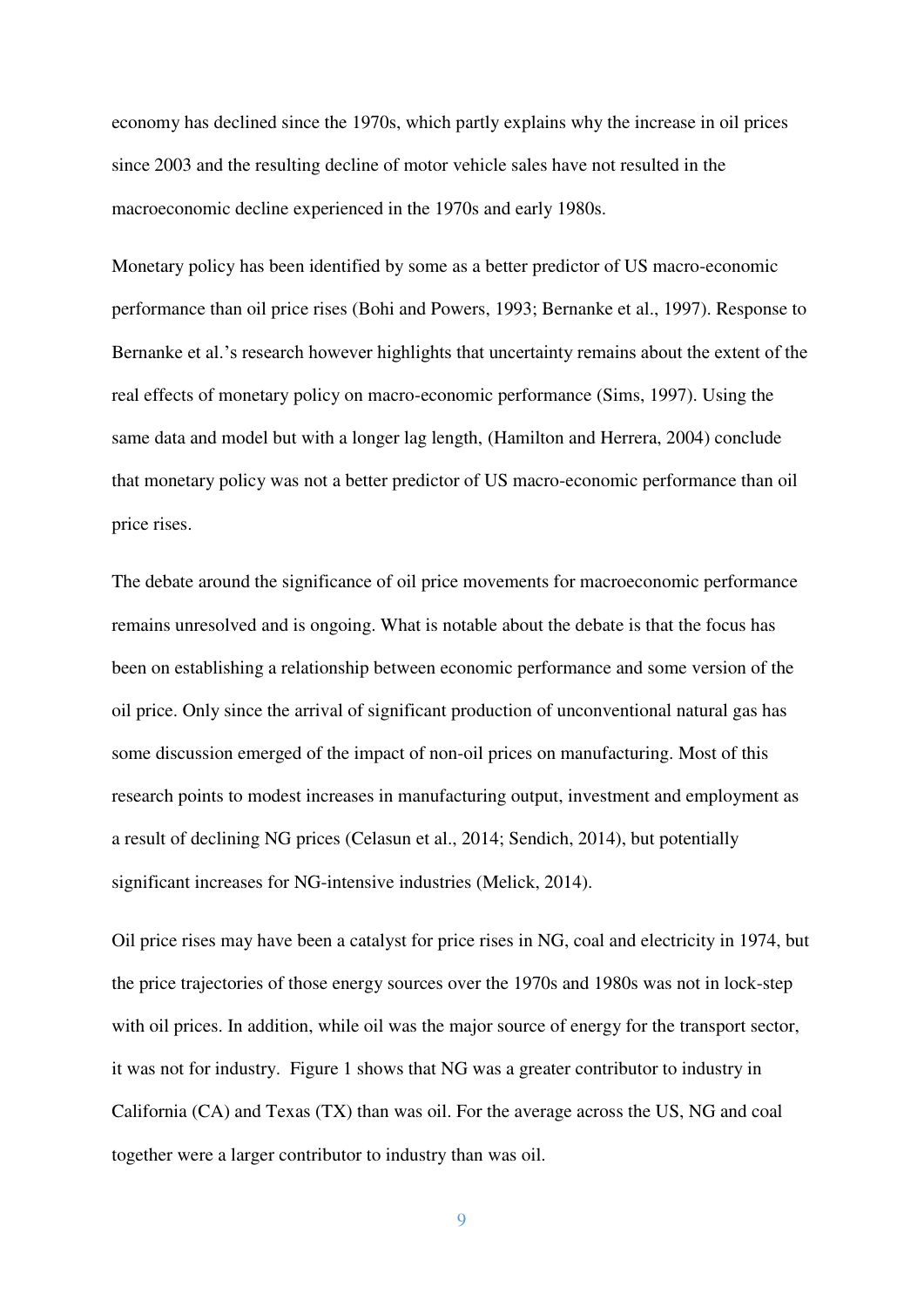In the north east manufacturing states of Illinois (IL), Indiana (IN), Michigan (MI), New York (NY), Ohio (OH) and Pennsylvania (PA), the area now sometimes referred to as the Rust Belt, coal was by far the most important source of energy for industrial output.

There is little evidence of research focused on the consequences for industry, and particularly energy-intensive manufacturing, of the surge in coal prices prior to the large loss of manufacturing jobs between 1979 and 1982. For this reason, this analysis seeks to focus on



**Figure 1: Fuel source for industrial production 1973-82: Various regions**  Sources: [\(EIA, 2014a;](#page-26-9) [EIA, 2014b\)](#page-26-10) Note: Electricity consumed (ES) allocated to fuel source based on electricity generated from each fuel source

the impact of all fuel sources along with spare capacity in energy, on manufacturing

employment.

# **4 Results**

# **4.1 Results of the empirical analysis**

The explanatory variables included in the model for manufacturing employment are percentage of energy consumed by industry from: thermal coal (*pCLO*); metallurgical coal (*pCLK*); NG (*pNG*); NU (*pNU*); petroleum (pPA); renewable fuels (*pRE*); and the gap between the value of energy produced and the value of energy consumed as a proportion of GDP (*EGAP*). Including the percentage of all fuel types in the regression analysis could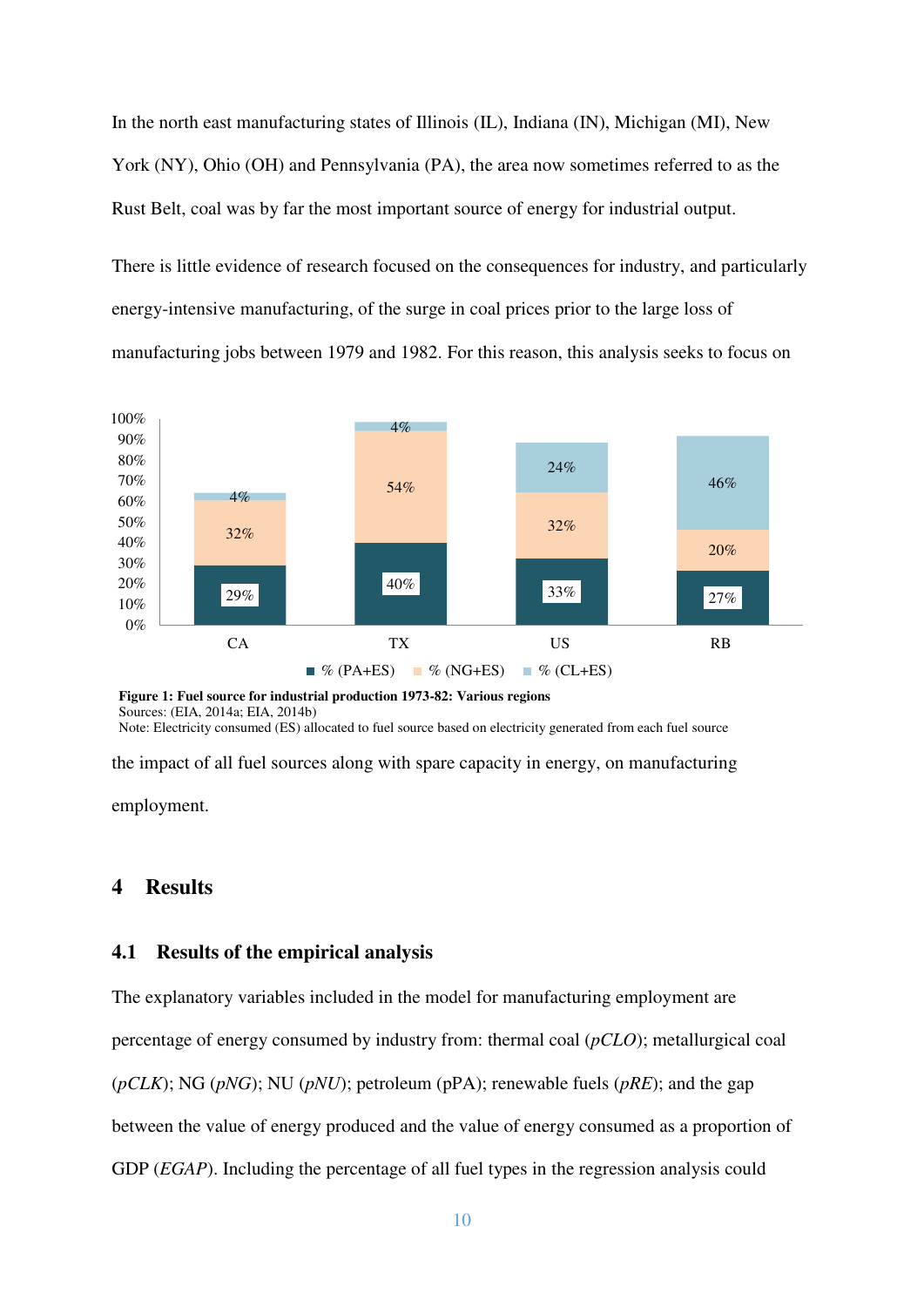result in collinearity, and as this analysis seeks to establish the significance of non-oil fuel sources for industry in the US during this period, *pPA* is excluded as an explanatory variable.

|                                                                                            | <b>Resilience</b><br>metrics | <b>Statistically</b><br>significant resilience<br>metrics | <b>Statistically</b><br><b>Significant</b><br>resilience metrics<br>excluding outliers |
|--------------------------------------------------------------------------------------------|------------------------------|-----------------------------------------------------------|----------------------------------------------------------------------------------------|
| <b>Regression</b>                                                                          | $\mathbf{A}$                 | $\, {\bf B}$                                              | $\mathcal{C}$                                                                          |
| Dependent variable<br>(Weighted average change in<br>manufacturing employment 1973-<br>82) | <b>EMP CHG</b>               |                                                           |                                                                                        |
| Mean of dependent variable                                                                 | 0.037607                     | 0.037607                                                  | 0.029962                                                                               |
| <b>Std Dev of dependent variable</b>                                                       | 0.092397                     | 0.092397                                                  | 0.086056                                                                               |
| <b>Regression</b>                                                                          | Least squares                | Least squares                                             | Least squares                                                                          |
| <b>Observations</b>                                                                        | 50                           | 50                                                        | 48                                                                                     |
| Fit: $\mathbb{R}^2$                                                                        | 0.397891                     | 0.365525                                                  | 0.509058                                                                               |
| Fit: Adj $\mathbb{R}^2$                                                                    | 0.313876                     | 0.324147                                                  | 0.475585                                                                               |
| <b>Fit: F-stat</b>                                                                         | 4.735939                     | 8.833643                                                  | 15.20790                                                                               |
| Intercept                                                                                  | $-0.000769$<br>(0.9848)      | $-0.041393$<br>(0.1398)                                   | $-0.065703$<br>(0.0069)                                                                |
| (Prob)<br>VIF                                                                              | 15.20                        | 6.58                                                      | 6.63                                                                                   |
|                                                                                            |                              |                                                           |                                                                                        |
| <b>Coefficients</b>                                                                        |                              |                                                           |                                                                                        |
| <b>EGAP</b>                                                                                | 1.180120                     | 0.191371                                                  | 0.172083                                                                               |
| (Prob)                                                                                     | (0.0599)                     | (0.0414)                                                  | (0.0268)                                                                               |
| <b>VIF</b>                                                                                 | 1.59                         | 1.55                                                      | 1.56                                                                                   |
| pCLO                                                                                       | $-0.075709$                  |                                                           |                                                                                        |
| (Prob)                                                                                     | (0.3756)                     |                                                           |                                                                                        |
| <b>VIF</b>                                                                                 | 3.43                         |                                                           |                                                                                        |
| pCLK                                                                                       | $-0.146963$                  |                                                           |                                                                                        |
| (Prob)                                                                                     | (0.3502)                     |                                                           |                                                                                        |
| VIF<br>pNG                                                                                 | 1.62<br>0.173056             | 0.215772                                                  | 0.251944                                                                               |
| (Prob)                                                                                     | (0.0498)                     | (0.0099)                                                  | (0.0004)                                                                               |
| <b>VIF</b>                                                                                 | 5.52                         | 4.89                                                      | 4.88                                                                                   |
| pNU                                                                                        | $-0.079174$                  |                                                           |                                                                                        |
| (Prob)                                                                                     | (0.6771)                     |                                                           |                                                                                        |
| <b>VIF</b>                                                                                 | 1.64                         |                                                           |                                                                                        |
| pRE                                                                                        | 0.195676                     | 0.255380                                                  | 0.303602                                                                               |
| (Prob)                                                                                     | (0.0394)                     | (0.0030)                                                  | (0.0000)                                                                               |
| <b>VIF</b>                                                                                 | 2.59                         | 2.05                                                      | 2.09                                                                                   |
| Jarque_Bera stat<br>(heteroskedasticity<br>exists if $>5.99$ )                             | 20.92191                     | 14.78757                                                  | 5.970001                                                                               |
| <b>Condition index</b><br>(multicollinearity<br>problem if $>15$ )                         | 18.71                        | 10.54                                                     | 10.43                                                                                  |

**Table 1: Regression analysis of resilience metrics as predictors of manufacturing employment 1973-82**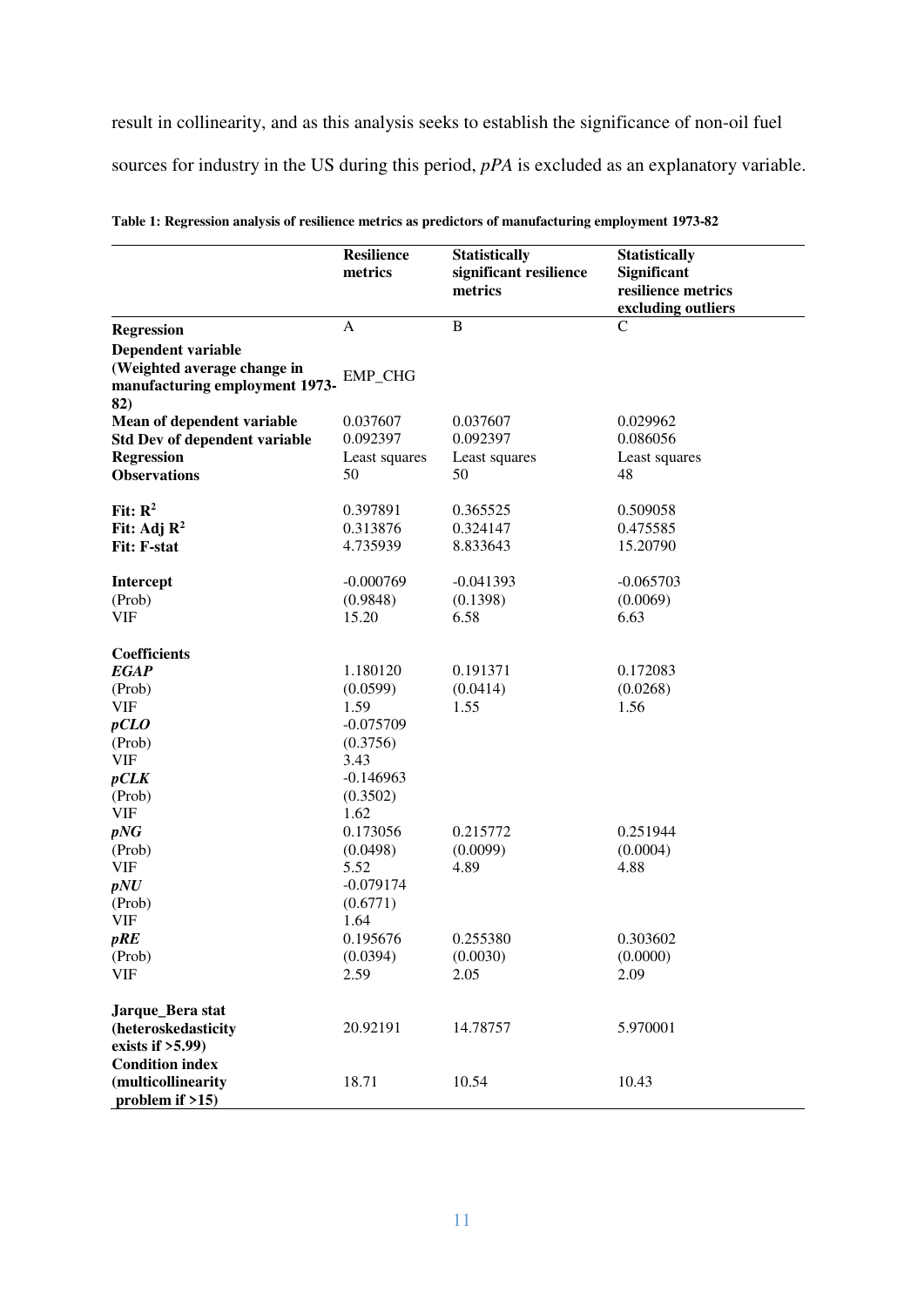After exclusion of Nevada (NV) as an outlier<sup>v</sup>, the variables explain 31.4% of the variation in manufacturing employment as shown in Table 1, regression A. The results of the regression analysis and hypothesis tests on the coefficients for *pCLO*, *pCLK*, and *pNU* indicate a high probability that they are not statistically significant. Thus, *pCLO*, *pCLK*, and *pNU* are excluded from the model in regression B with the explanatory variables accounting for 32.4% of the variation in manufacturing employment.

However, the Jarque-Bera statistic indicates problems with heteroscedasticity. Further examination of the variables indicated that North Dakota (ND) and Utah (UT) are potential outliers in the model specification<sup>vi</sup>. Excluding ND and UT from the model improves the fit to explain 47.6% of the variation in employment across 48 states as shown in regression C.

Weighted average manufacturing employment across the US decreased by 1% over the period 1973-82. Regionally, the change in manufacturing employment varied from an increase of 24% in Alaska (AK) to a reduction of 12% in Maine (ME) (excluding the increase of NV of 37% as an outlier). The results from the regression analysis indicate that for every 10% of energy value surplus as a proportion of GDP, manufacturing employment increased by 1.7%. Conversely, for every 10% of energy value gap, manufacturing employment decreased by 1.7%. Consumption of NG and RE also indicated an improvement in manufacturing employment outcomes. For every 10% of NG and RE consumed by industry, manufacturing employment increased by 2.5% and 3% respectively.

# **4.2 Findings from the qualitative analysis**

Averaging employment over the period 1973-82 masks volatility over the period from multiple shocks and recoveries. In particular, the employment decline post 1979 was the result of an extended period of elevated energy prices which eroded global competitiveness for the US manufacturing sector in general and the motor vehicle and steel industries in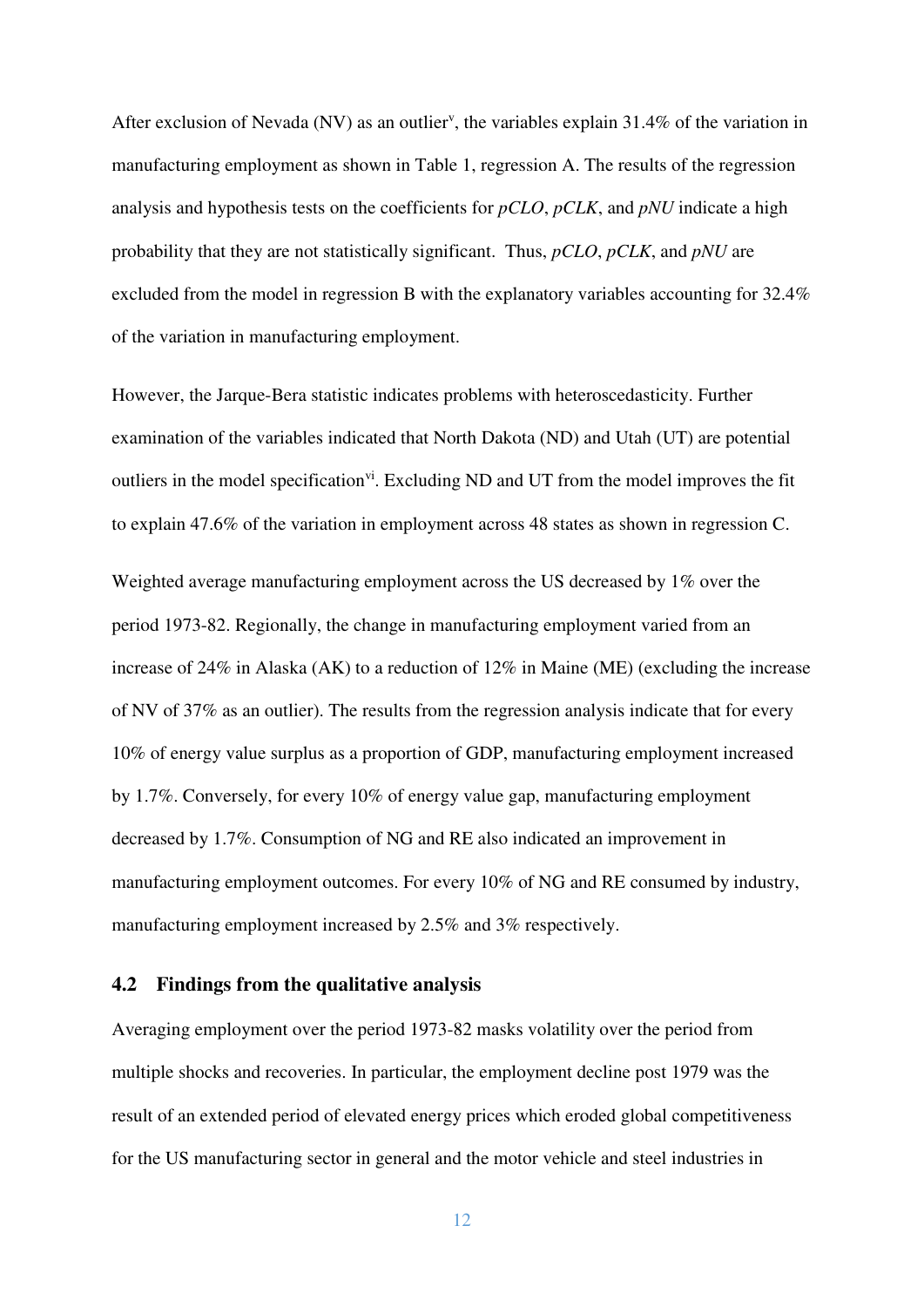particular. The motor vehicle industry (MVI) and the iron and steel industry (ISI) were energy, labour and capital intensive, with high paid workforces, concentrated in the industrial states in the north east of the US. Whilst the MVI invested heavily to adapt to the oil crises, the ISI showed less adaptive capacity to the increases in coal, NG and electricity prices. The loss of competitiveness of the ISI over the 1970s marked a turning point in the ability of US energy intensive manufacturing to compete globally.

### **4.2.1 Relative size of energy intensive industries**

The manufacturing sector was a heavy energy user and the largest employer in the US employing 21% of workers in 1973. By 1979 manufacturing employment as a percentage of the US total employment had slipped to 19% and by 1982 it was down to 17% (compared with only 7% in 2012).

|                                 | 1973          |                  | 1979          |                   | 1982           |                                 | 1979-1982          |                       |
|---------------------------------|---------------|------------------|---------------|-------------------|----------------|---------------------------------|--------------------|-----------------------|
|                                 | million       | $%$ total        | million       | $%$ total         | million        | $%$ total                       | million            | $%$ change<br>1979/82 |
| All employment                  | 98.4          |                  | 113.1         |                   | 114.2          |                                 | 1.0                | $0.9\%$               |
| Agriculture                     | 4.5           | 5                | 4.7           | $\overline{4}$    | 4.6            | $\overline{4}$                  | (0.07)             | $-1.4\%$              |
| Construction<br>Financial       | 5.1           | 5                | 5.9           | 5                 | 5.3            | 5                               | (0.54)             | $-9.1\%$              |
| services                        | 7.1           | $\tau$           | 8.6           | 8                 | 8.9            | 8                               | 0.32               | $3.7\%$               |
| Government                      | 16.7          | 17               | 18.4          | 16                | 18.6           | 16                              | 0.15               | $0.8\%$               |
| Manufacturing                   | 20.4<br>0.828 | 21               | 21.5<br>0.789 | 19                | 19.2           | 17                              | (2.23)             | $-10.4%$              |
| - ISI<br>- MVI                  | 0.969         | 1<br>$\mathbf 1$ | 1.001         | $\mathbf{1}$<br>1 | 0.523<br>0.707 | $\boldsymbol{0}$<br>$\mathbf 1$ | (0.266)<br>(0.294) | $-33.7%$<br>$-29.4%$  |
| Mining                          | 0.8           | $\mathbf 1$      | 1.2           | $\mathbf{1}$      | 1.5            | $\mathbf 1$                     | 0.35               | 30.2%                 |
| Retail Trade                    | 15.0          | 15               | 17.6          | 16                | 18.0           | 16                              | 0.36               | 2.0%                  |
| Services                        | 19.2          | 19               | 24.0          | 21                | 26.6           | 23                              | 2.6                | 10.9%                 |
| Transport &<br><b>Utilities</b> | 5.1           | 5                | 5.6           | 5                 | 5.7            | 5                               | 0.02               | $0.3\%$               |
| Wholesale trade                 | 4.5           | 5                | 5.6           | 5                 | 5.7            | 5                               | 0.04               | $0.8\%$               |

**Table 2: US employment by sector 1973-82, in millions** 

Source: [\(US Bureau of Economic Analysis, 2015a\)](#page-28-8)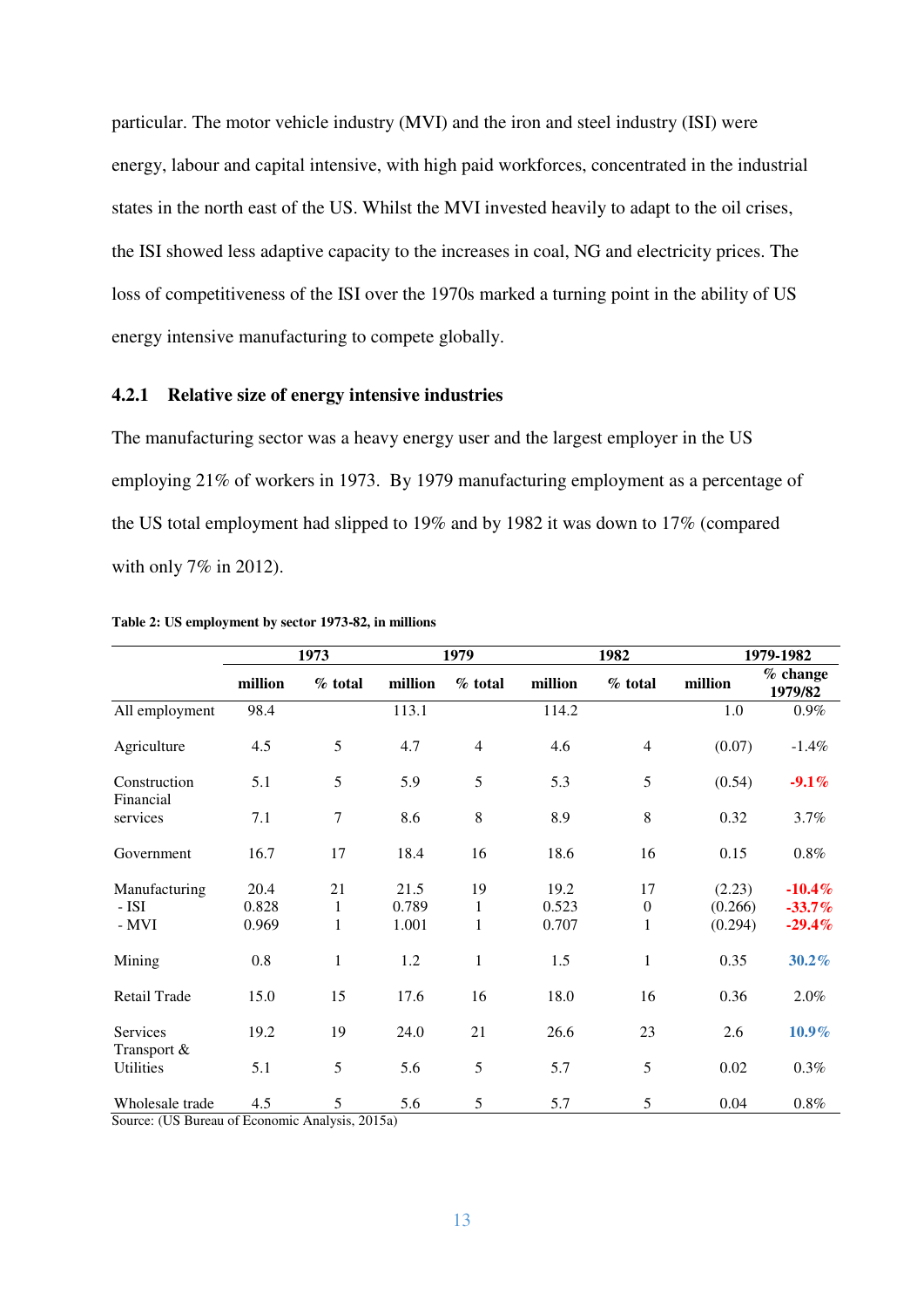Between 1979 and 1982, half a million MVI and ISI workers lost employment in the US, 70% of which were employed in the north east industrial states of the area now sometimes referred to as the Rust Belt.

|                                 |                                              | 1979                                                  | 1982                                         |                                                       |                                                     |
|---------------------------------|----------------------------------------------|-------------------------------------------------------|----------------------------------------------|-------------------------------------------------------|-----------------------------------------------------|
|                                 | Average<br>compensation<br>$(\$2012/person)$ | <b>Income from</b><br>employment<br>(\$2012 billions) | Average<br>compensation<br>$(\$2012/person)$ | <b>Income from</b><br>employment<br>(\$2012 billions) | <b>Income loss</b><br>1979/82<br>$(\$2012 billion)$ |
| All employment                  | 41,639                                       | 4,711                                                 | 39,739                                       | 4,537                                                 | (175)                                               |
| Agriculture                     | 9,182                                        | 43                                                    | 8,444                                        | 39                                                    | (4)                                                 |
| Construction                    | 47,055                                       | 277                                                   | 42,000                                       | 224                                                   | (52)                                                |
| Financial<br>services           | 30,515                                       | 263                                                   | 31,194                                       | 279                                                   | 16                                                  |
| Government                      | 49,613                                       | 914                                                   | 49,025                                       | 910                                                   | (4)                                                 |
| Manufacturing                   | 60,053                                       | 1,290                                                 | 58,970                                       | 1,135                                                 | (155)                                               |
| $-$ ISI                         | 86,592                                       | 68                                                    | 83,263                                       | 44                                                    | (25)                                                |
| - MVI                           | 88,719                                       | 89                                                    | 87,836                                       | 62                                                    | (27)                                                |
| Mining                          | 65,620                                       | 76                                                    | 60,268                                       | 91                                                    | 15                                                  |
| Retail Trade                    | 25,750                                       | 454                                                   | 23,233                                       | 418                                                   | (36)                                                |
| Services                        | 29,563                                       | 710                                                   | 29,109                                       | 775                                                   | 65                                                  |
| Transport &<br><b>Utilities</b> | 65,691                                       | 370                                                   | 63,370                                       | 358                                                   | (12)                                                |
| Wholesale trade                 | 55,835                                       | 315                                                   | 54,034                                       | 307                                                   | (8)                                                 |

**Table 3: US average compensation and income from employment by sector: 1979 and 1982** 

Source: [\(US Bureau of Economic Analysis, 2015a;](#page-28-8) [US Bureau of Economic Analysis, 2015b\)](#page-28-9)

The impact on consumer purchases of manufactured goods from the loss of 384,000 jobs in the Rust Belt was severe leading to a decline in manufacturing employment of 1.5 million for all manufacturing in the Rust Belt and 2.2 million across the US.

New jobs were created in mining and services, but the mining jobs were created in states already enjoying the benefits of increased income from energy market activity while the services jobs were associated with a 50% reduction in compensation packages. A structural shift of this nature is not of itself a problem, but the sudden erosion of income was.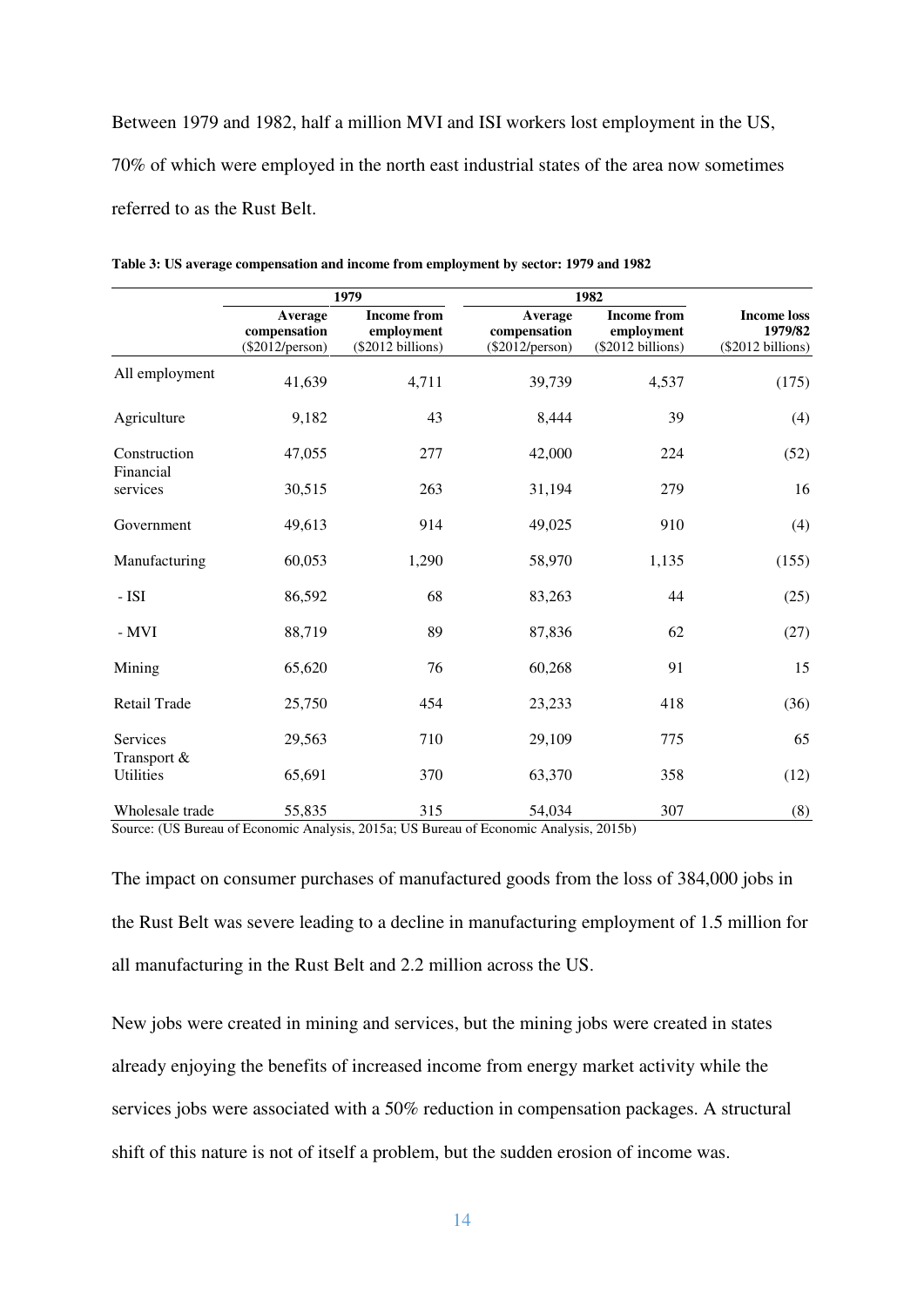#### **4.2.2 Energy intensive industries reliant on coal**

Industry in the large manufacturing states of MI, IN, OH and PA were dependent on NG and electricity generated from coal, not oil, for production. Due to a lack of spare capacity in the coal and the coal transport systems, coal prices for industrial users increased 84% 1974 over 1973, only returning to pre-1972 levels in 1991 well after the price of oil had bottomed out in 1986.

Figure 2 shows the price of electricity to industry in the Rust Belt states, where IN, MI, OH and PA were dependent on coal for electricity generation. IL and NY were reliant on oil for electricity generation, and for comparison, Texas (TX) and Washington (WA) were dependent on electricity generated from NG and hydro. So electricity costs for the manufacturing states escalated sharply with oil prices but were much slower to decline in price than was oil after 1982.



**Figure 2: Price of electricity to industry in various states: 1972-90** Source: [\(EIA, 2014b\)](#page-26-10)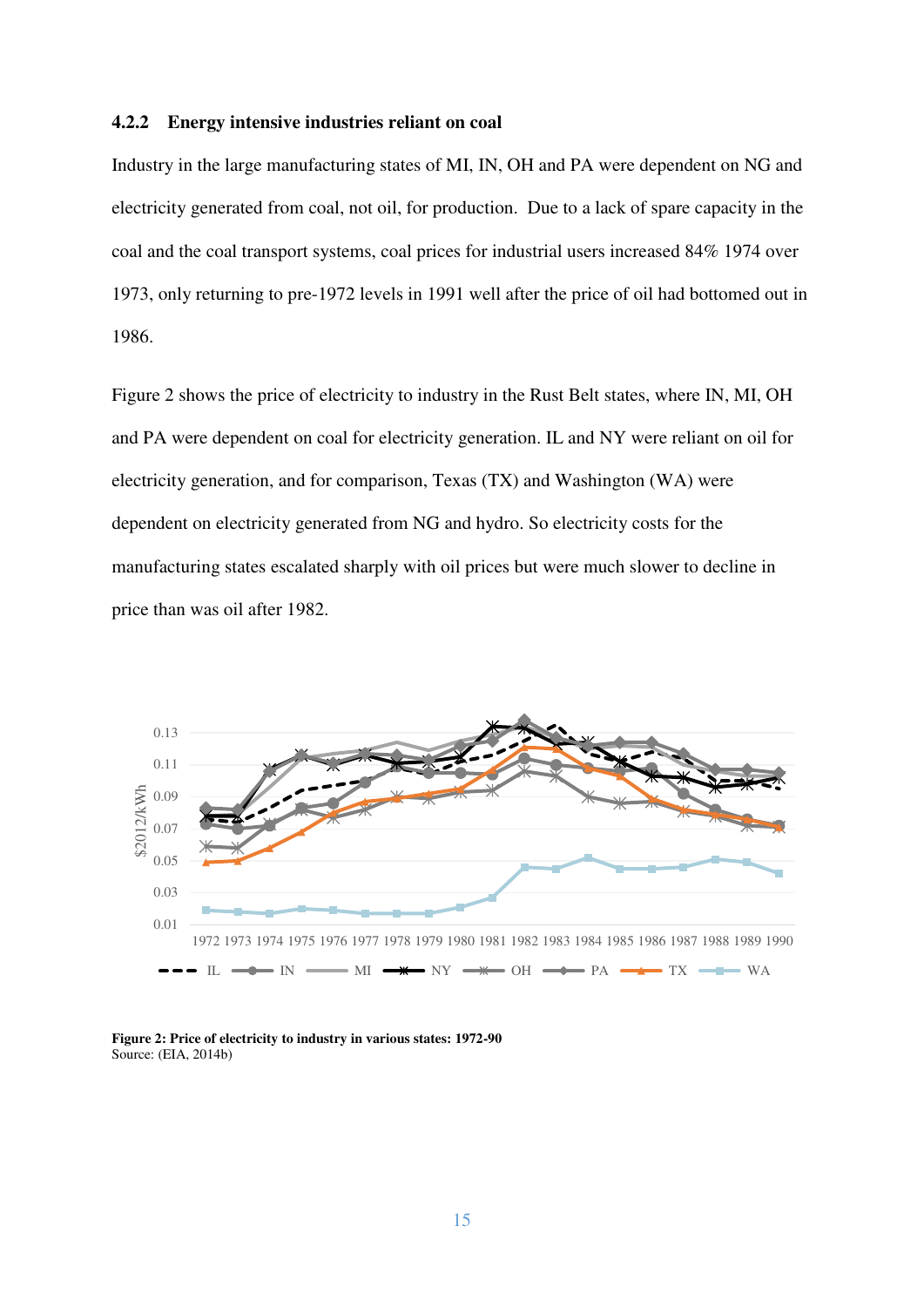Figure 3 shows the proportion of fuels consumed by industry<sup>vii</sup> in the Rust Belt over the period 1973-82. As is shown in Figure 3, MI, the automobile manufacturing state, relied on coal for 45% of its industrial production energy needs, whilst the iron and steel producing



```
Figure 3: Fuel source for industrial production 1973-82: Rust Belt states
```
Sources: [\(EIA, 2014b;](#page-26-10) [EIA, 2014a\)](#page-26-9)

states of IN, OH and PA relied on coal for 60%, 60% and 55% of their industrial energy Note: Electricity consumed (ES) allocated to fuel source based on electricity generated from each fuel source

needs. Across the Rust Belt, coal underpinned 46% of energy consumed by industry.

# **4.2.3 Energy cost increases and international competitiveness**

With its reliance on electricity from cheap thermal coal and metallurgical coal for coke, the

ISI was particularly vulnerable to the large price increases for thermal and metallurgical coal

that were meted out after 1973.

Whilst metallurgical coal is a feedstock for the creation of coke, its price is determined by

market forces in the thermal coal system. As shown in Figure 4, the price of metallurgical

coal escalates exponentially when thermal coal prices rise.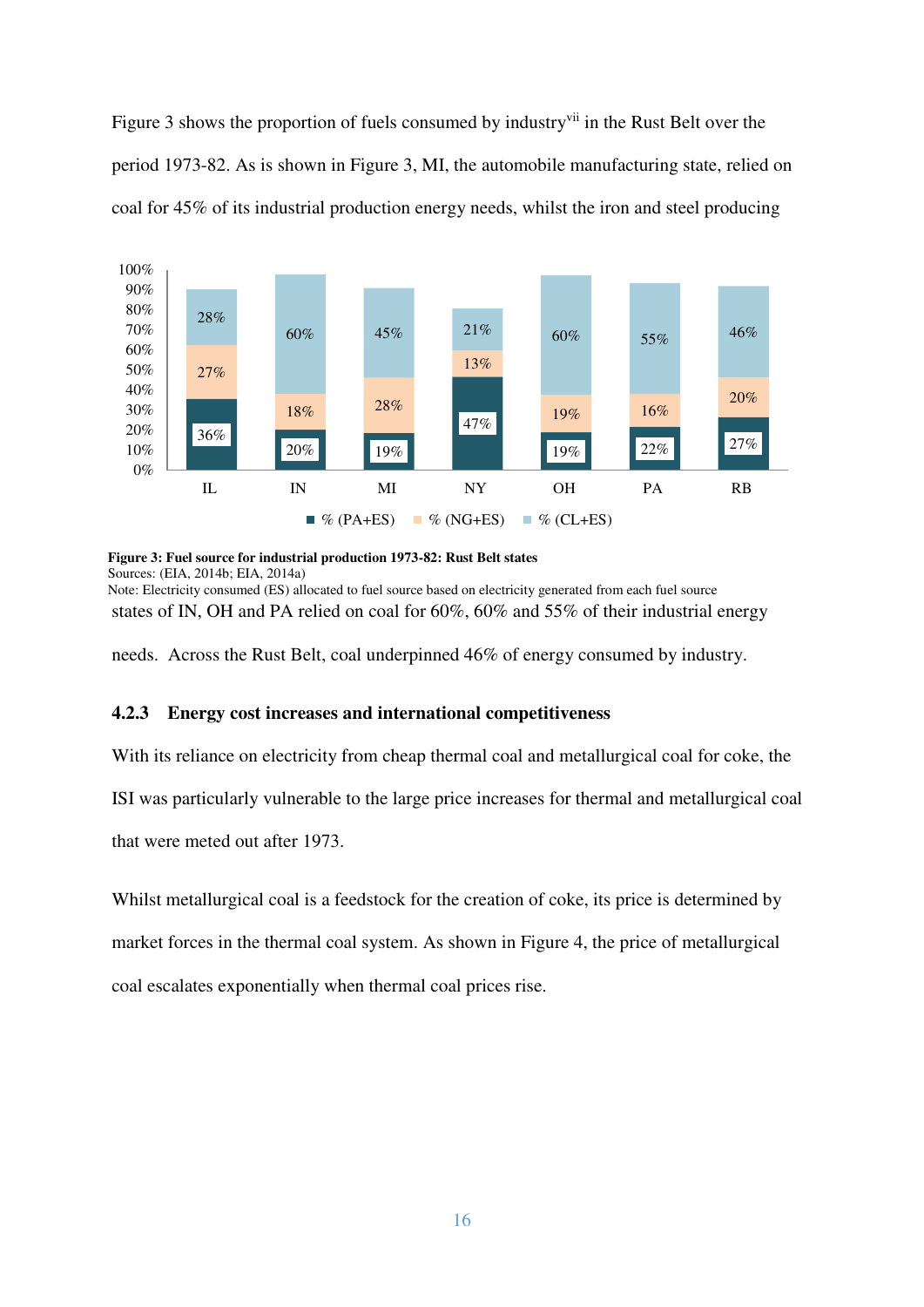

**Figure 4: Thermal coal versus metallurgical coal prices 1970-2012**  Source: [\(EIA, 2014b\)](#page-26-10)

Traditionally, it has been assumed that resilience requires a diversity of options be available to enable adaptation. However, the benefits of diversity are reduced if there is a lack of spare capacity and potential for substitution. The lack of spare capacity in all fossil fuel systems caused all prices to rise and the integrated, capital-intensive nature of the ISI in the 1970s precluded the industry from contemplating diversification to alternate fuel sources. This meant that the industry was forced to absorb or pass on the costs inflicted on it by a lack of resilience in its core energy source.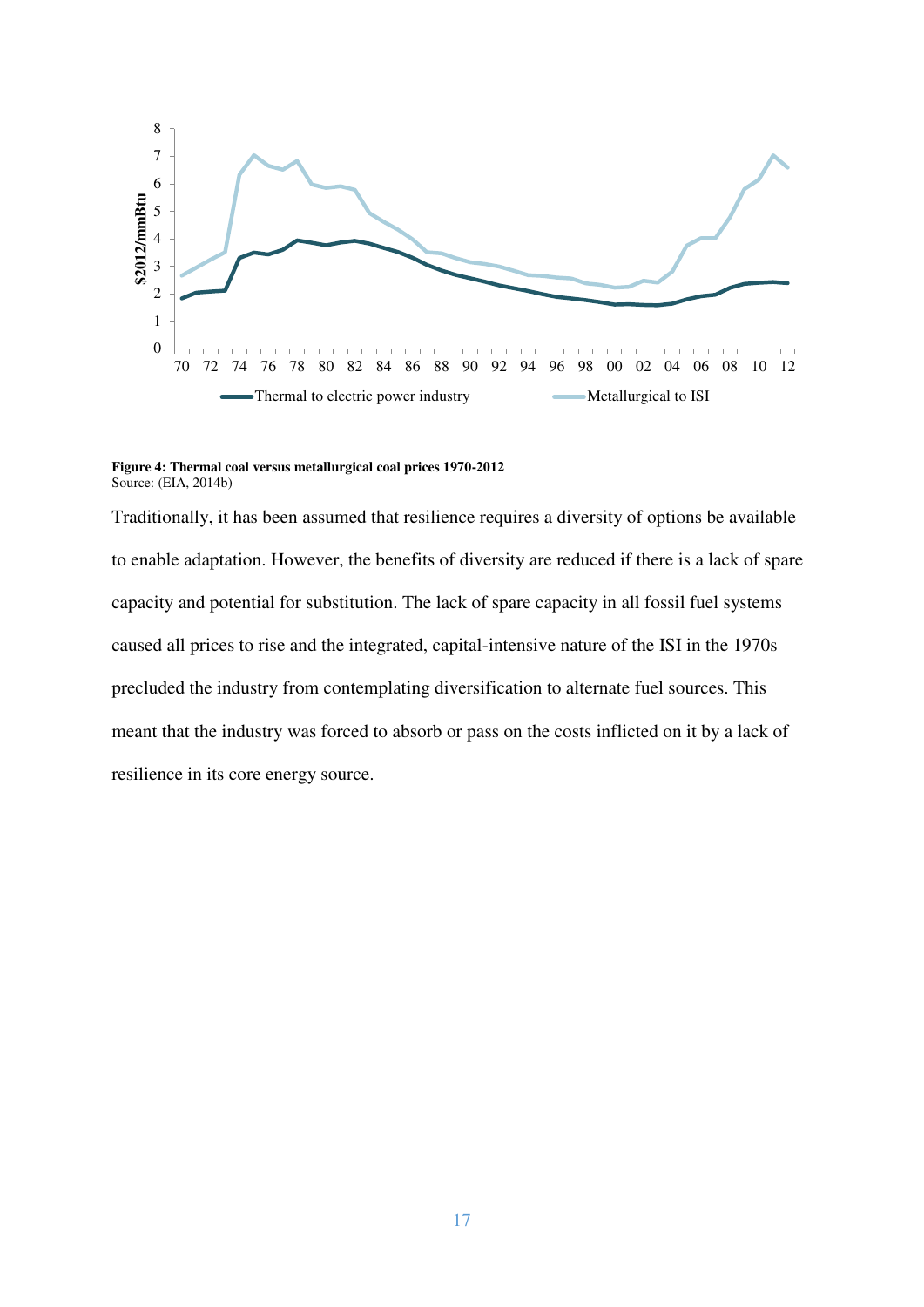

**Figure 5: Energy cost for the Iron and Steel industry 1970-1990**  Source: [\(Becker et al., 2009;](#page-24-10) [EIA, 2014b;](#page-26-10) [US Geological Survey, 2014\)](#page-28-10)

Initially, price controls in the US, implemented to contain inflation, held back energy price increases, but in April 1974 price controls were lifted. Because of the large increase in coal and iron ore prices (freight rates as a result of oil price increases were cited as underpinning iron ore price rises [\(Klinger, 1973;](#page-27-8) [Klinger, 1974\)](#page-27-9)), the industry increased prices by 30% over the remainder of the year [\(Reno, 1974\)](#page-27-10). This improved profitability but made the US market attractive to international competitors.

As evidenced in Figure 5, energy costs rose from 8.7% of revenue in 1973 to 14% of revenue in 1980, causing the US ISI to stumble, with its contribution to GDP falling \$22 billion alongside a \$44 billion decline in contribution to GDP for the MVI. By 1981 the MVI managed to stem the decline through massive investment which facilitated adaptation to high energy costs with the production of more fuel efficient vehicles. By comparison, the ISI had few adaptation options available to respond to its rising energy costs. Between 1979 and 1982, the value of product shipments declined 48% and employment fell by 34%. However 1982 was not the end of the employment woes for the workers in the industry, as 19% more jobs were shed by 1986.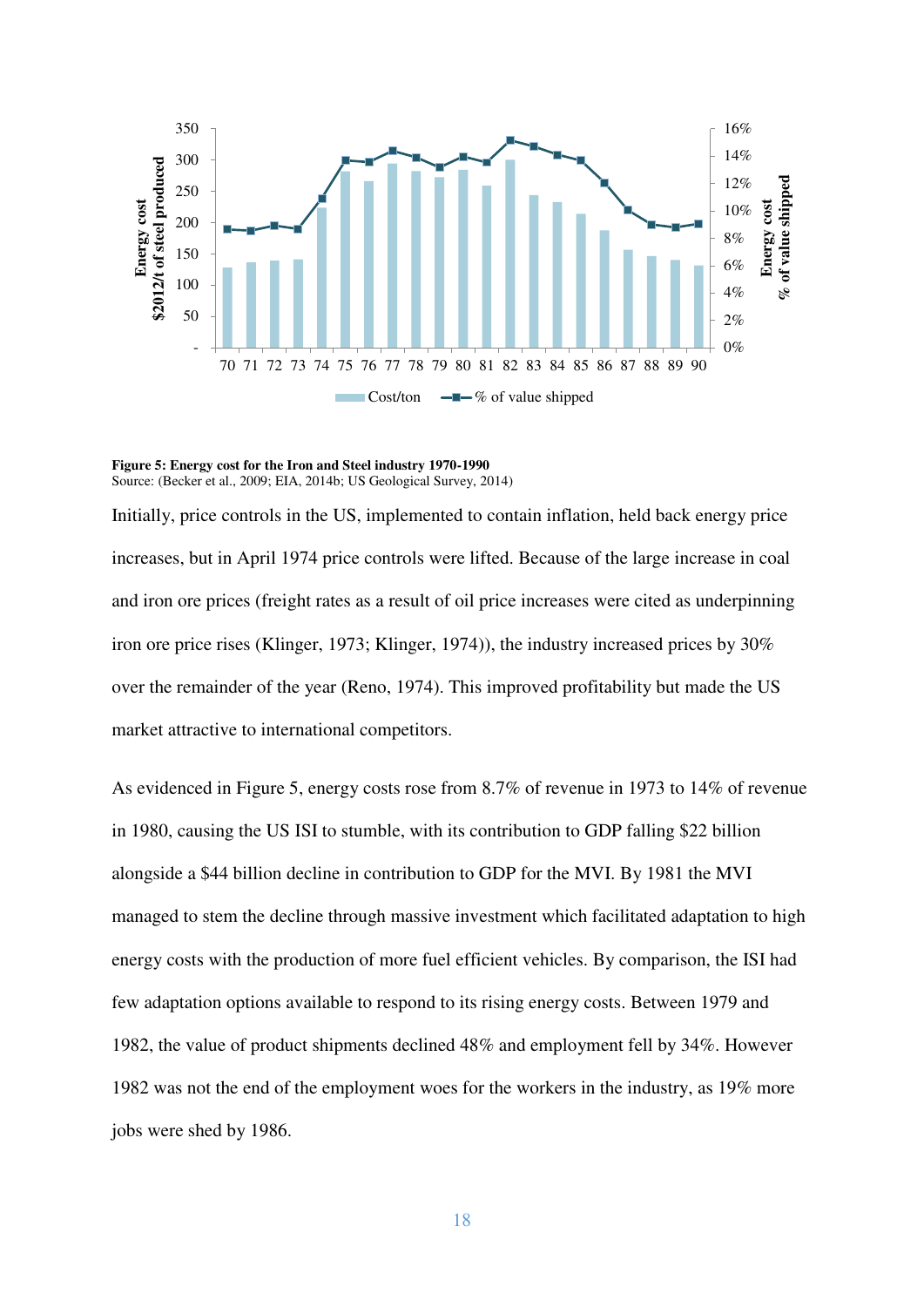# **5 Discussion**

Some of the key findings to emerge from the analysis in Section 4 are discussed below.

# **5.1 States with energy deficits and reliance on oil and coal experience higher manufacturing employment decline**

The empirical analysis provides evidence of the impact of energy deficits on manufacturing employment. It also shows that consuming either NG or RE (mainly hydro) instead of oil or coal provided a buffer against the consequences of the oil price shock. As spare capacity and diversity are core characteristics of resilience, the evidence from the quantitative analysis shows that energy resilience plays an important role in manufacturing employment. The transmission of the oil price shock to the coal system meant that industry in states that were reliant on coal for energy suffered worse employment outcomes than states with high levels of NG or RE.

#### **5.2 Competition from Japan**

Japan's economy was propelled by exports and imported energy. Domestic energy was in short-supply, so Japanese cars were engineered to be fuel efficient. Consequently, in an oil constrained world, international demand for Japanese motor vehicles increased by 26% in 1973-75 and by 23% 1979-82, although there was an annual decline of 7% in 1982. Exports to the US increased 10% in 1979, 16% in 1980 as less fuel-efficient domestic vehicle sales declined. Exports to the USA declined only after 1986 [\(JAMA, 2015\)](#page-27-11) when the oil price had fallen reducing the attractiveness of fuel efficiency, epitomised by the rise of the Sports Utility Vehicle [\(Davis and Truett, 2000\)](#page-25-8).

Due to its lack of raw materials, Japan protected its interests with 12-15 year terms on contracts for raw materials. With a focus on diversity of supply, investment in raw material extraction and transportation, and efficiency in the use of raw materials in production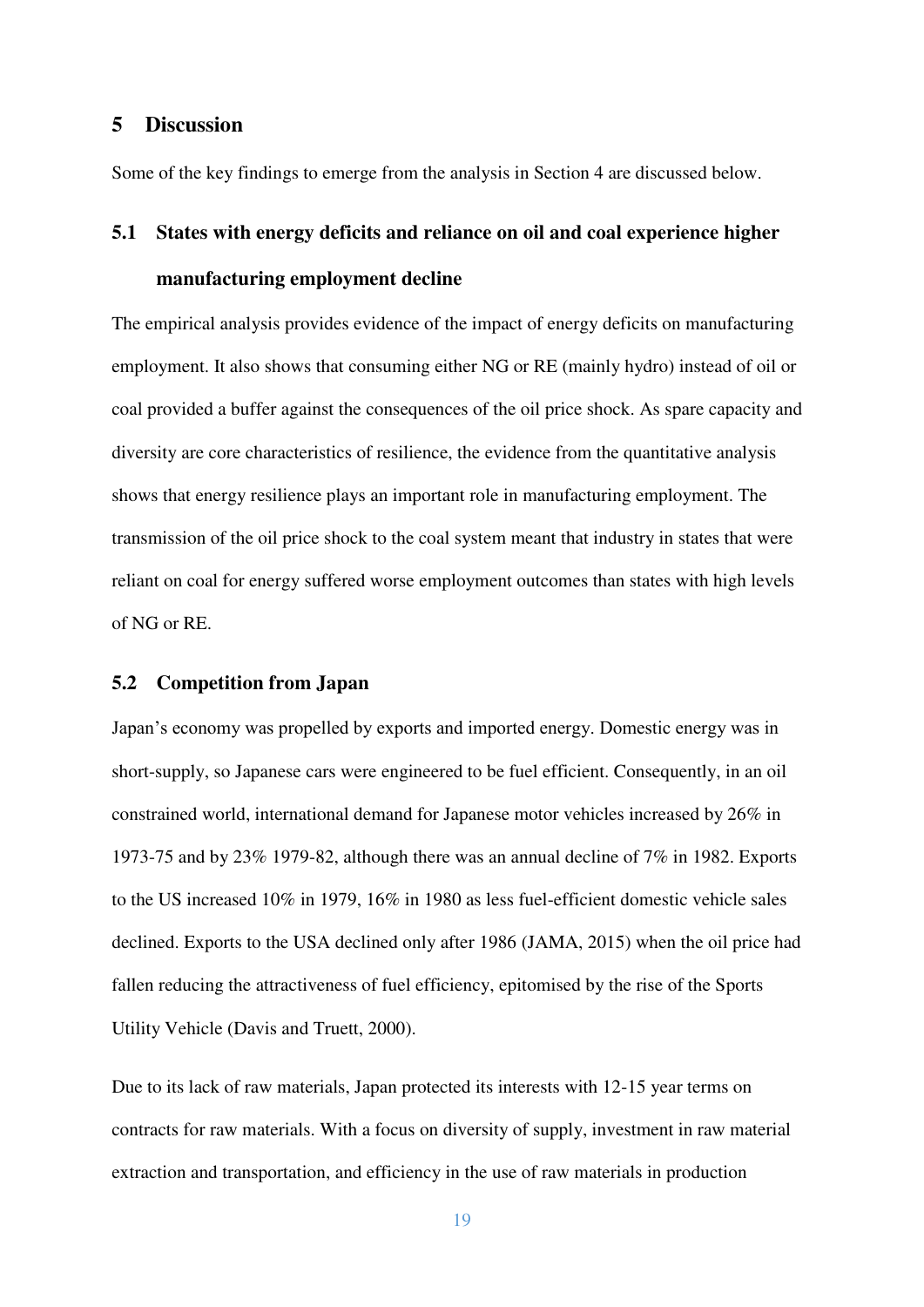[\(Bunker and Ciccantell, 2007;](#page-25-9) [Queensland Coal Board, 1973-1983\)](#page-27-12), Japan secured lower energy costs than the US.

Figure 6 shows the energy cost for steel production in the US and Japan. From reports it appears that most US investment was directed to meet the automobile industry's projections of significant growth [\(Duke et al., 1977\)](#page-26-11) rather than address cost factors to improve international competitiveness.



**Figure 6: Energy cost for steel production, US versus Japan 1960-76** Source: [\(Duke et al., 1977\)](#page-26-11)

Discussion on the progress of technology after 1975 in the Department of Mines' Iron and Steel Yearbooks emphasized weight reduction required by the automotive industry [\(Desy,](#page-25-10)  [1977;](#page-25-10) [Desy, 1978-79\)](#page-25-11). It would seem that the ISI was unprepared for the consequences of the oil price rise in terms of thermal and metallurgical coal price increases. Little research had been conducted on reducing energy and metallurgical coal requirements because of the ready availability of US coal. Direct Reduction, the process of by-passing the coke oven/blast furnace smelting in the production of iron, needed very large quantities of cheap fuel (generally NG), of which there was little available in the north-east industrial regions of the US at the time. There appeared to be no viable alternatives for steel producers to consider.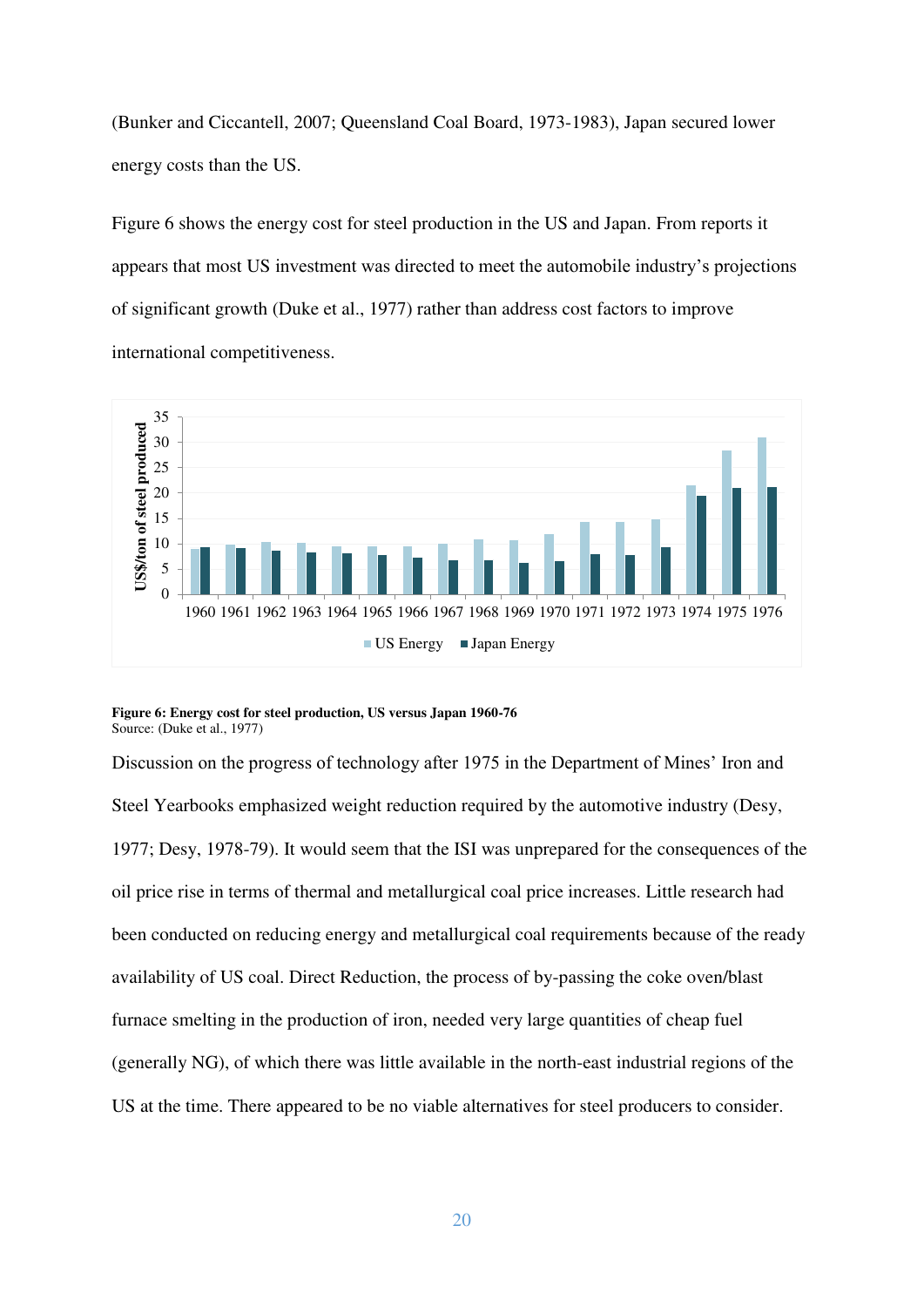The conclusion that is drawn from the comparison of the US MVI and ISI with their Japanese counterparts is that Japan, despite its lack of natural resources, showed evidence of higher levels of energy resilience. A lack of domestic production of oil had led to the production of motor vehicles better adapted to an oil-constrained world than US motor vehicles. Whilst Japanese producers still used metallurgical coal for the production of iron, Japan's strategy to source metallurgical coal from multiple countries, by directly investing in mines, and developing technology to tolerate varying qualities of metallurgical coal, provided iron producers with the spare capacity and diversity to adapt to rapidly increasing coal prices. As a result of this resilience in energy, their manufacturing industries were better able to adapt and compete internationally as energy prices escalated, as evidenced by the increase in exports of motor vehicles and steel during and after the oil crises of the 1970s.

### **5.3 Decline in US manufacturing states hegemony**

With high costs of energy, US labour efficiencies became the prime focus to accomplish cost reductions to compete with international competitors. The decline in manufacturing in the Rust Belt led to a structural change to economic enterprise which was more focussed on the provision of services at home than dominance in global manufacturing. This reduced US energy-intensity, cushioning the economy from future energy shocks, but the long term consequences for the Rust Belt was population stagnation and sclerotic economic performance decades into the future, as seen in Figure 7. The size of the Rust Belt economy only returned to its 1978 size in 1985, and in every decade since 1985, the Rust Belt has had significantly lower average annual growth than the rest of the country. The shift to a service-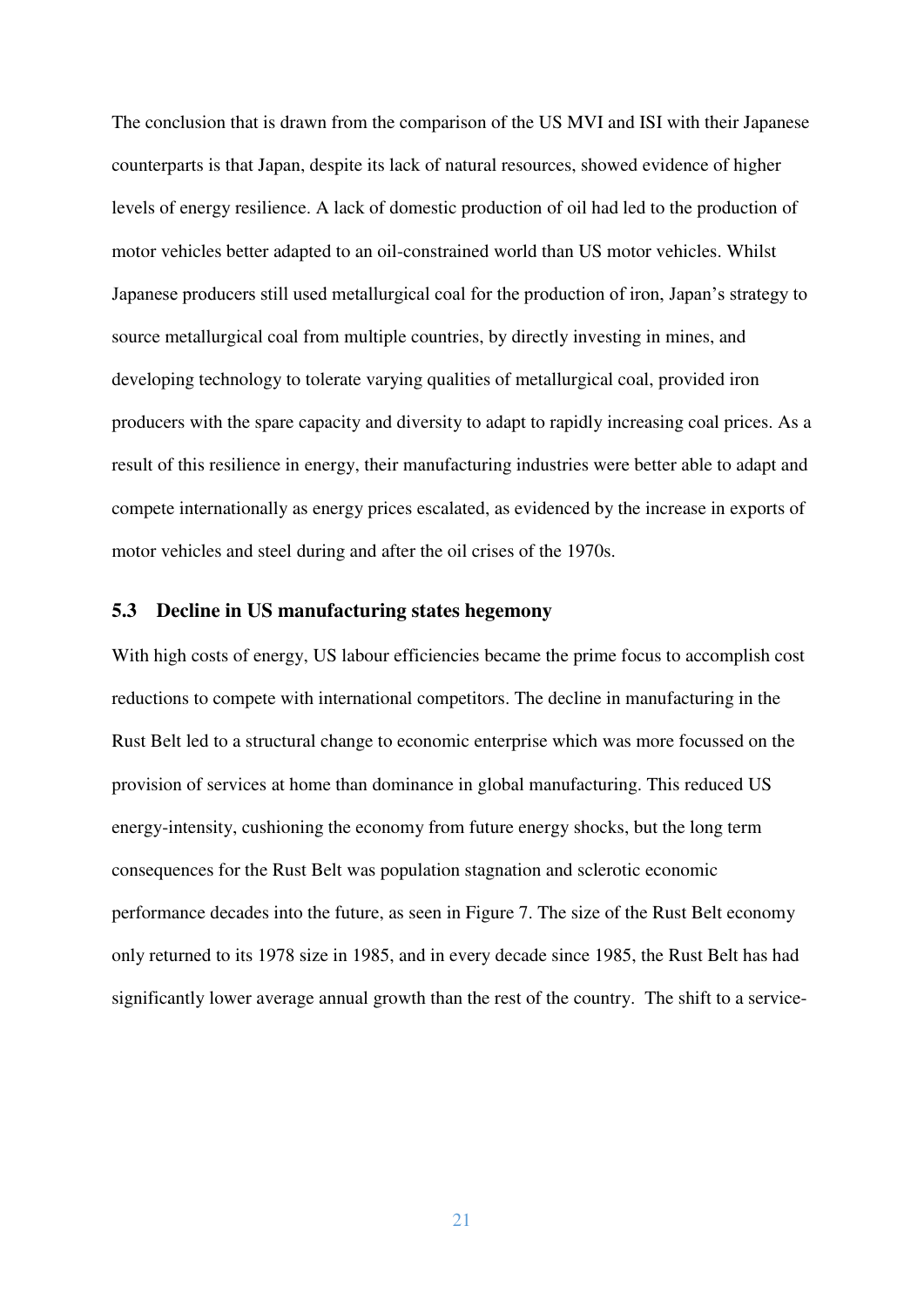

led economy produced small benefits for the economies of the states in the Rust Belt.

**Figure 7: Cumulative GDP growth from 1972: Various US regions and Japan**  Sources: [\(EIA, 2014b;](#page-26-10) [World Bank, 2016\)](#page-28-11)

# **6 Conclusions**

The very high oil prices in evidence between 1974 and 1982 were coupled with significant declines in the economic fortunes of some countries and industries. The empirical analysis and case study reported in this paper seek not to support or discount any of the existing body of research that has sought to identify causes of the economic woes of the 1970s and 1980s, but rather to present another view of the causes and consequences of related energy price rises.

US manufacturing, in particular manufacturing in the heavily industrialised states of the north-east, was reliant on metallurgical coal for steel production and electricity generated from coal. A lack of spare capacity in the coal system and the coal transport systems, led to sharp increases in the cost of coal, a commodity which was always expected to be cheap because of its abundance. The increase in coal prices led to escalating electricity prices for industry and soaring metallurgical coal prices for the production of iron. ISI energy cost increases were passed on to customers, making the US steel market attractive to international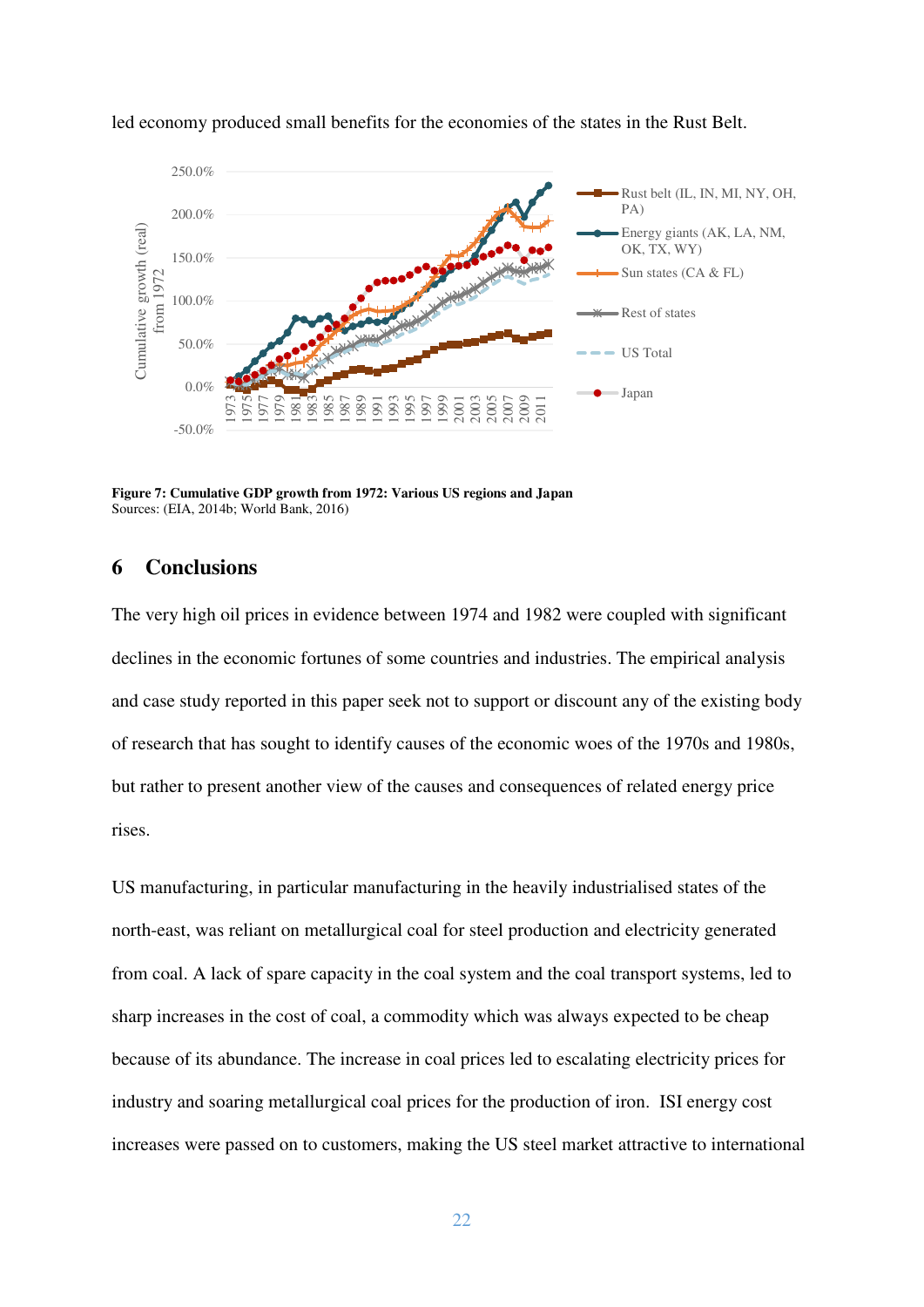producers experiencing decline in domestic demand in the wake of high oil prices. It is illuminating that Japan, a country with few domestic natural resources, had lower energy, metallurgical coal and iron ore costs during the 1970s and 1980s, than the US with its substantial deposits of all of these resources.

This study finds that the reason for high energy costs in the US was a lack of spare capacity in energy. The lack of spare capacity in oil meant that embargoes and political instability led inexorably to increased prices. These increased prices spread to the NG and coal fuel systems due to a lack of spare capacity within these fuel systems to respond to demand for substitutes to oil. The ensuing increase in coal price had severe consequences for iron and steel manufacturing which was reliant on cheap fuel, electricity and raw materials to compete with international steel producers. The ISI was buffeted by the winds of both income and input cost shocks as the oil price decreased demand for motor vehicles and construction, and the coal price increased costs of production. As resilience is characterized by adequate levels of spare capacity and a diversity of options, the ISI suffered the consequences of being at the confluence of both direct and indirect effects of a lack of resilience in energy.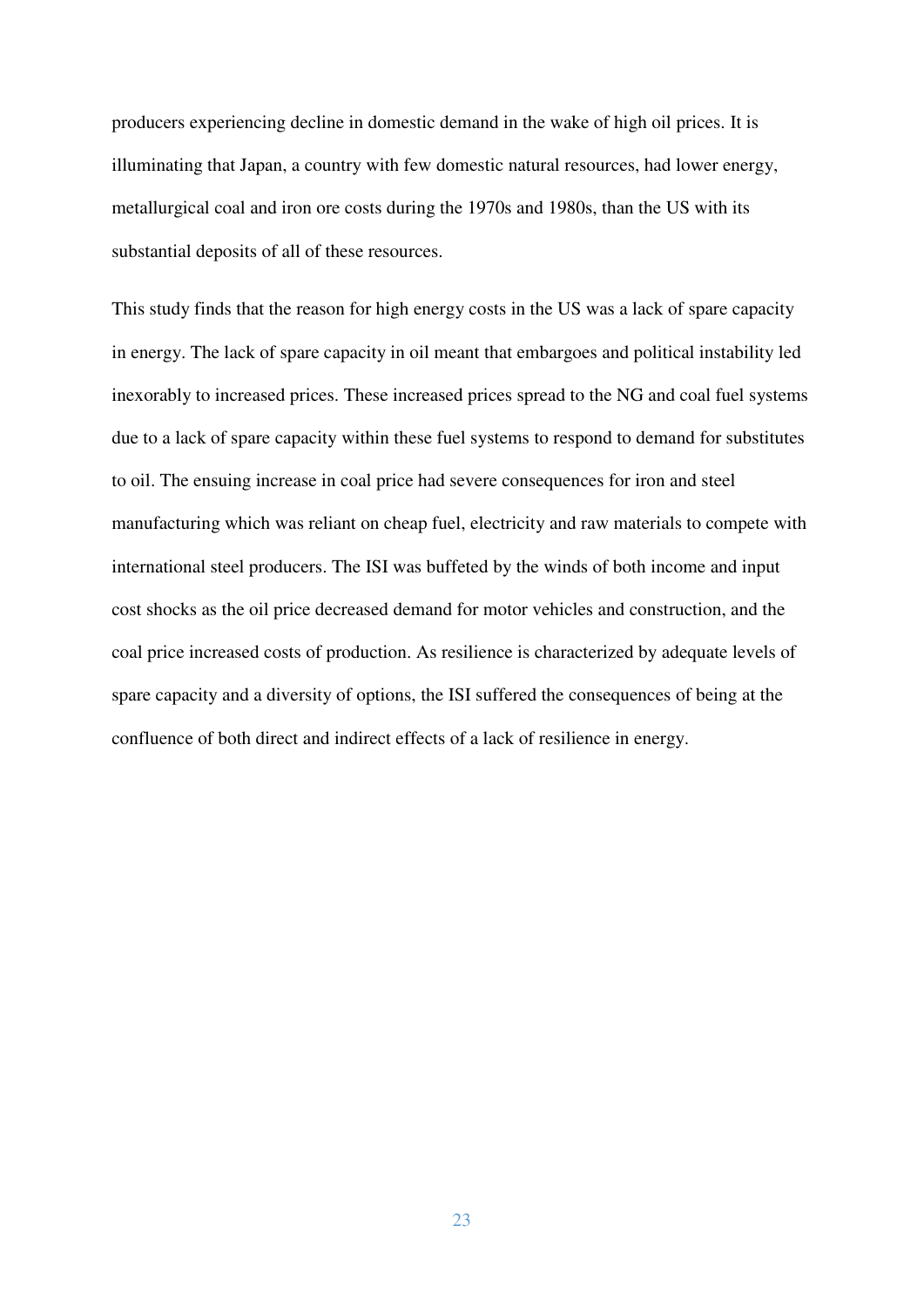# **References**

- <span id="page-24-1"></span>ANG, B. W., CHOONG, W. L. & NG, T. S. 2015. Energy security: Definitions, dimensions and indexes. *Renewable and Sustainable Energy Reviews,* 42**,** 1077-1093.
- <span id="page-24-0"></span>ARGHANDEH, R., VON MEIER, A., MEHRMANESH, L. & MILI, L. 2016. On the definition of cyber-physical resilience in power systems. *Renewable and Sustainable Energy Reviews,* 58**,** 1060-1069.
- <span id="page-24-5"></span>BARSKY, R. B. & KILIAN, L. 2004. Oil and the Macroeconomy since the 1970s. *The Journal of Economic Perspectives,* 18**,** 115-134.
- <span id="page-24-10"></span>BECKER, R., GRAY, W. & MARVAKOV, J. 2009. *NBER-CES Manufacturing Industry Database* [Online]. Cambridge, MA: National Bureau of Economic Research. Available:<http://www.nber.org/data/nberces.html>2015].
- <span id="page-24-6"></span>BERNANKE, B. S. 1983. Irreversibility, Uncertainty, and Cyclical Investment. *The Quarterly Journal of Economics,* 98**,** 85-106.
- <span id="page-24-9"></span>BERNANKE, B. S., GERTLER, M. & WATSON, M. W. 1997. Systematic Monetary Policy and the Effects of Oil Price Shocks. *Brookings Papers on Economic Activities,* 1**,** 91-148.
- <span id="page-24-3"></span>BLANCHARD, O. J. & RIGGI, M. 2009. Why are the 2000s so different from the 1970s? A structural interpretation of changes in the macroeconomic effects of oil prices. *National Bureau of Economic Research Working Paper Series*.
- <span id="page-24-2"></span>BLINDER, A. S. 2009. Comments on: Causes and Consequences of the Oil Shock of 2007-08. *Brookings Papers on Economic Activity,* Spring 2009.
- <span id="page-24-4"></span>BOHI, D. R. 1991. On the macroeconomic effects of energy price shocks. *Resources and Energy,* 13**,** 145-162.
- <span id="page-24-8"></span>BOHI, D. R. & POWERS, J. R. 1993. Energy Price Shocks And Regional Output And Employment. *The Review of Regional Studies,* 23**,** 129-142.
- <span id="page-24-7"></span>BRESNAHAN, T. F. & RAMEY, V. A. 1993. Segment Shifts and Capacity Utilization in the U.S. Automobile Industry. *The American Economic Review,* 83**,** 213- 218.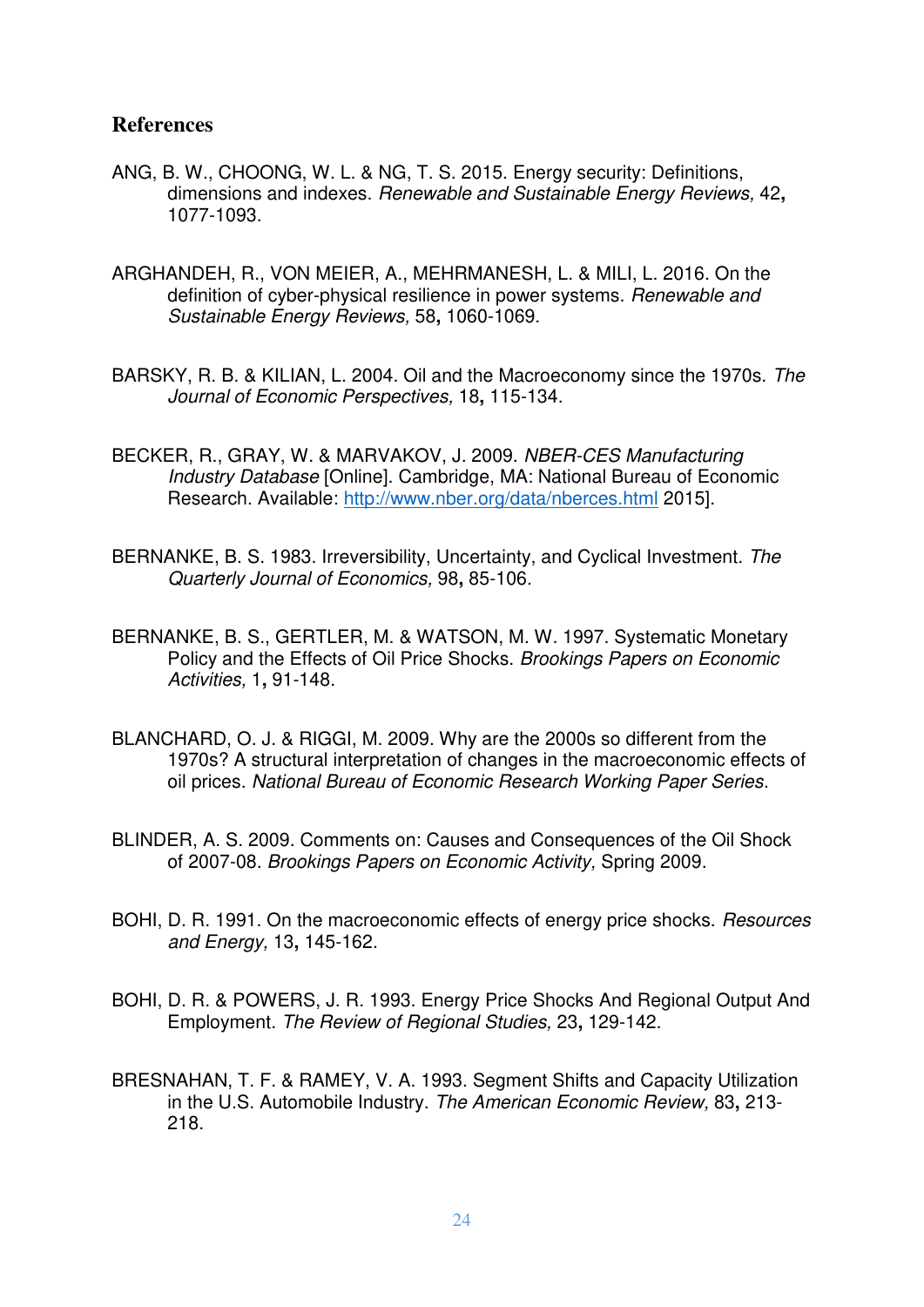- <span id="page-25-9"></span>BUNKER, S. G. & CICCANTELL, P. S. 2007. *East Asia and the global economy: Japan's ascent, with implications for China's future,* Baltimore, MD, Johns Hopkins University Press.
- <span id="page-25-0"></span>BURBIDGE, J. & HARRISON, A. 1984. Testing for the Effects of Oil-Price Rises using Vector Autoregressions. *International Economic Review,* 25**,** 459-484.
- <span id="page-25-7"></span>CELASUN, O., DI BELLA, G., MAHEDY, T. & PAPAGEORGIOU, C. 2014. The U.S. Manufacturing Recovery: Uptick or Renaissance? *IMF Working Paper*.
- <span id="page-25-1"></span>DANIEL, B. C. 1997. International interdependence of national growth rates: A structural trends analysis. *Journal of Monetary Economics,* 40**,** 73-96.
- <span id="page-25-8"></span>DAVIS, S. C. & TRUETT, L. F. 2000. *An analysis of the impact of Sport Utility Vehicles in the United States* [Online]. Knoxville, TN: Oak Ridge National Laboratory. Available: [http://www](http://www-cta.ornl.gov/cta/Publications/Reports/ORNL_TM_2000_147.pdf)[cta.ornl.gov/cta/Publications/Reports/ORNL\\_TM\\_2000\\_147.pdf](http://www-cta.ornl.gov/cta/Publications/Reports/ORNL_TM_2000_147.pdf) 2015].
- <span id="page-25-3"></span>DAVIS, S. J. & HALTIWANGER, J. 1996. Driving forces and employment fluctuations. *NBER Working Paper Series*.
- <span id="page-25-2"></span>DAVIS, S. J. & HALTIWANGER, J. 2001. Sectoral job creation and destruction responses to oil price changes. *Journal of Monetary Economics,* 48**,** 465-512.
- <span id="page-25-4"></span>DAVIS, S. J., HALTIWANGER, J. C. & SCHUH, S. 1996. *Job Creation and Destruction,* Cambridge, Mass., MIT Press.
- <span id="page-25-5"></span>DAVIS, S. J., LOUNGANI, P. & MAHIDHARA, R. 1997. Regional labor fluctuations: oil shocks, military spending, and other driving forces. *Governors of the Federal Reserve System, International Finance Discussion Papers*.
- <span id="page-25-10"></span>DESY, D. H. 1977. Minerals Yearbook: Iron and Steel. *Minerals Yearbook.* USGS Bureau of Mines.
- <span id="page-25-11"></span>DESY, D. H. 1978-79. Minerals Yearbook: Iron and Steel. *Minerals Yearbook.* USGS Bureau of Mines.
- <span id="page-25-6"></span>DHAWAN, R. & JESKE, K. 2008. Energy Price Shocks and the Macroeconomy: The Role of Consumer Durables. *Journal of Money, Credit and Banking,* 40**,** 1357- 1377.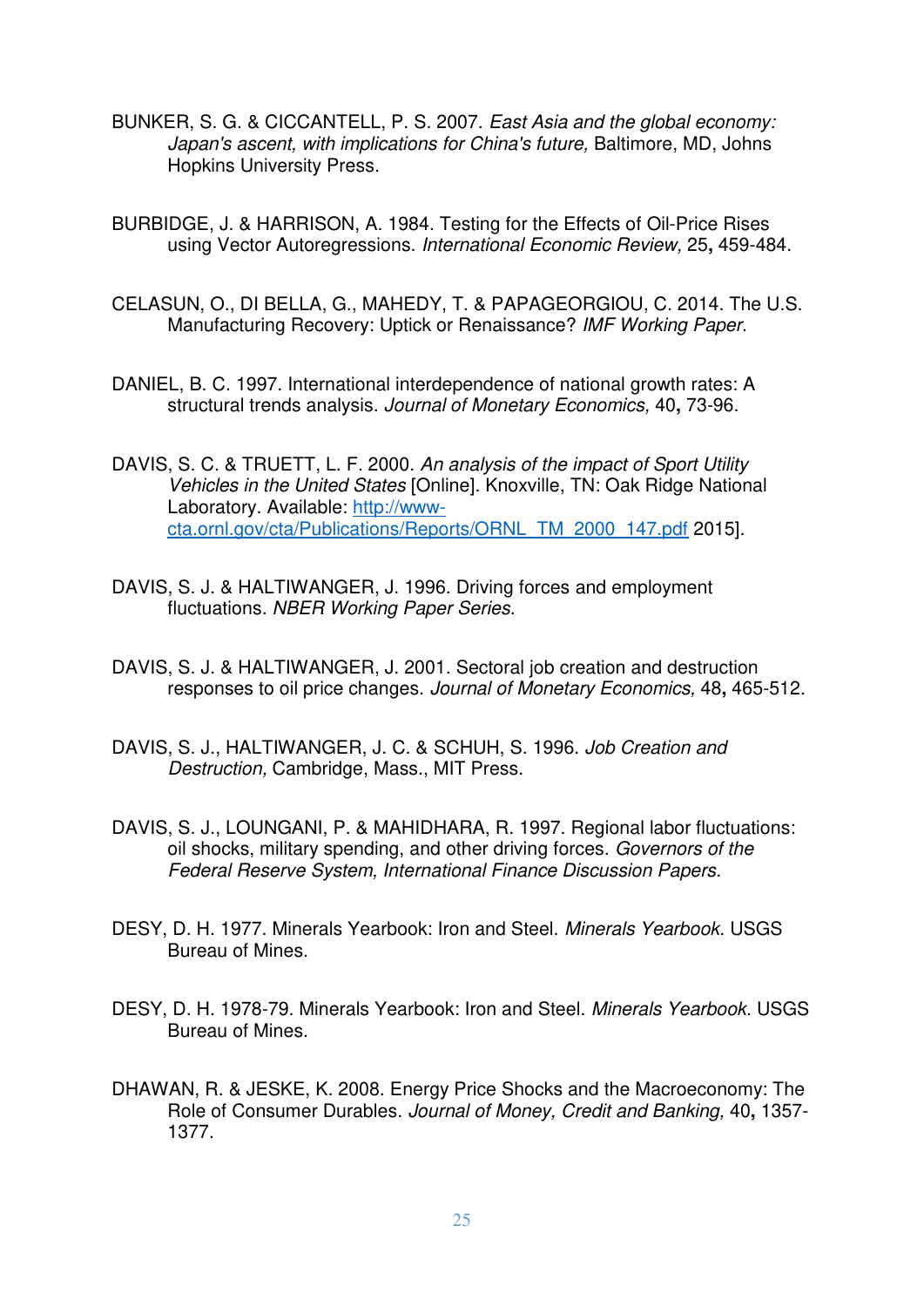- <span id="page-26-11"></span>DUKE, R. M., JOHNSON, R. L., MUELLER, H., OUALLS, P. D., ROUSH, C. T. & TARR, D. G. 1977. The United States Steel Industry and its International Rivals: Trend and Factors Determining International Competitiveness. Washington, DC: Federal Trade Commission.
- <span id="page-26-6"></span>EDELSTEIN, P. & KILIAN, L. 2009. How sensitive are consumer expenditures to retail energy prices? *Journal of Monetary Economics,* 56**,** 766-779.
- <span id="page-26-9"></span>EIA. 2014a. *Net Generation by State by Type of Producer by Energy Source (EIA-906, EIA-920, and EIA-923)* [Online]. Washington: EIA. Available: <http://www.eia.gov/electricity/data/state/>2014].
- <span id="page-26-10"></span>EIA. 2014b. *State Energy Data System (SEDS): 1960-2012 (Complete)* [Online]. Washington: EIA. Available: [http://www.eia.gov/state/seds/seds-data](http://www.eia.gov/state/seds/seds-data-complete.cfm?sid=US)[complete.cfm?sid=US](http://www.eia.gov/state/seds/seds-data-complete.cfm?sid=US) 2014].
- <span id="page-26-0"></span>FISCOR, S. 2012. Celebrating 100 years with Coal Age. *Coal Age.* Denver, CO: Mining Media.
- <span id="page-26-1"></span>GEA 2012. *Global Energy Assessment - Toward a Sustainable Future,* Cambridge University Press, Cambridge, UK and New York, NY, USA and the International Institute for Applied Systems Analysis, Laxenburg, Austria.
- <span id="page-26-3"></span>GISSER, M. & GOODWIN, T. H. 1986. Crude Oil and the Macroeconomy: Tests of Some Popular Notions: Note. *Journal of Money, Credit and Banking,* 18**,** 95- 103.
- <span id="page-26-2"></span>HAMILTON, J. D. 1983. Oil and the Macroeconomy since World War II. *Journal of Political Economy,* 91**,** 228-248.
- <span id="page-26-5"></span>HAMILTON, J. D. 1988. A Neoclassical Model of Unemployment and the Business Cycle. *Journal of Political Economy,* 96**,** 593-617.
- <span id="page-26-7"></span>HAMILTON, J. D. 2009. Causes and Consequences of the Oil Shock of 2007-08. *Brookings Papers on Economic Activity,* Spring 2009.
- <span id="page-26-8"></span>HAMILTON, J. D. & HERRERA, A. M. 2004. Comment: Oil Shocks and Aggregate Macroeconomic Behavior: The Role of Monetary Policy. *Journal of Money, Credit and Banking,* 36**,** 265-286.
- <span id="page-26-4"></span>HOOKER, M. A. 1996. What happened to the oil price-macroeconomy relationship? *Journal of Monetary Economics,* 38**,** 195-213.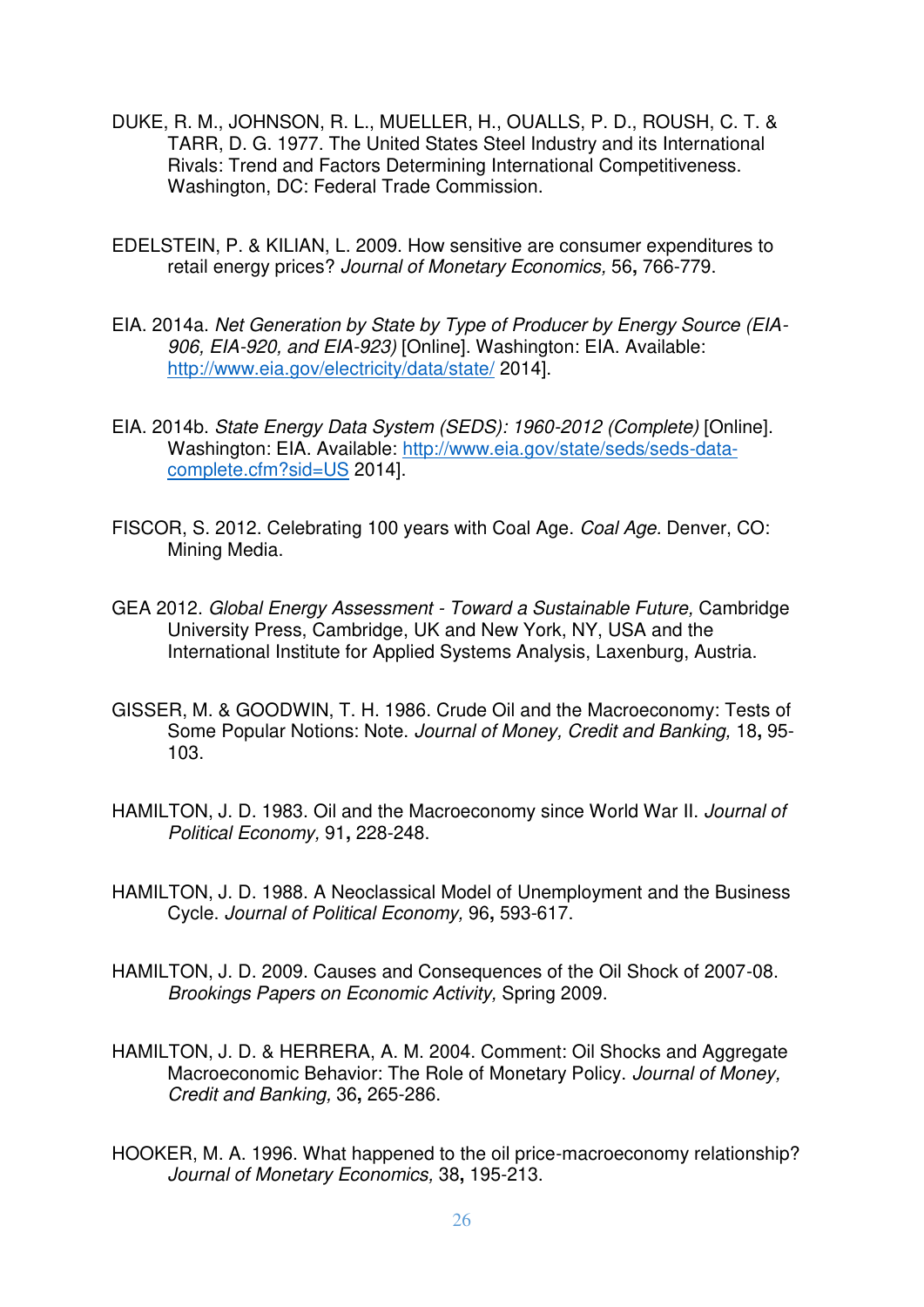- <span id="page-27-0"></span>IEA 2011. The IEA Model of Short-Term Energy Security: Primary Energy Sources and Secondary Fuels. Paris: International Energy Agency.
- <span id="page-27-11"></span>JAMA. 2015. *Active Matrix Database System: Exports* [Online]. Tokyo, Japan: Japan Automobile Manufacturers Association. Available: <http://jamaserv.jama.or.jp/newdb/eng/index.html>2015].
- <span id="page-27-6"></span>KIM, I.-M. & LOUNGANI, P. 1992. The role of energy in real business cycle models. *Journal of Monetary Economics,* 29**,** 173-189.
- <span id="page-27-8"></span>KLINGER, F. L. 1973. Minerals Yearbook: Iron Ore. *In:* BUREAU OF MINES (ed.). US Bureau of Mines.
- <span id="page-27-9"></span>KLINGER, F. L. 1974. Minerals Yearbook: Iron Ore. *In:* BUREAU OF MINES (ed.). US Bureau of Mines.
- <span id="page-27-5"></span>LEE, K. & NI, S. 2002. On the dynamic effects of oil price shocks: a study using industry level data. *Journal of Monetary Economics,* 49**,** 823-852.
- <span id="page-27-7"></span>MELICK, W. R. 2014. The energy boom and manufacturing in the United States. *Federal Reserve System: International Finance Discussion Papers*.
- <span id="page-27-1"></span>MOLYNEAUX, L., BROWN, C., WAGNER, L. & FOSTER, J. 2016a. Measuring resilience in energy systems: Insights from a range of disciplines. *Renewable and Sustainable Energy Reviews,* 59**,** 1068-1079.
- <span id="page-27-2"></span>MOLYNEAUX, L., BROWN, C., WAGNER, L. & FOSTER, J. 2016b. Resilience in electricity generation: An empirical analysis. University of Queensland: Energy Economics and Management Group.
- <span id="page-27-4"></span>MORK, K. A. 1989. Oil and the Macroeconomy When Prices Go Up and Down: An Extension of Hamilton's Results. *Journal of Political Economy,* 97**,** 740-744.
- <span id="page-27-12"></span>QUEENSLAND COAL BOARD 1973-1983. Report of the Queensland Coal Board. Brisbane, Australia: Queensland Coal Board.
- <span id="page-27-3"></span>RAYMOND, J. E. & RICH, R. W. 1997. Oil and the Macroeconomy: A Markov State-Switching Approach. *Journal of Money, Credit and Banking,* 29**,** 193-213.

<span id="page-27-10"></span>RENO, H. T. 1974. Minerals Yearbook: Iron and Steel. USGS Bureau of Mines.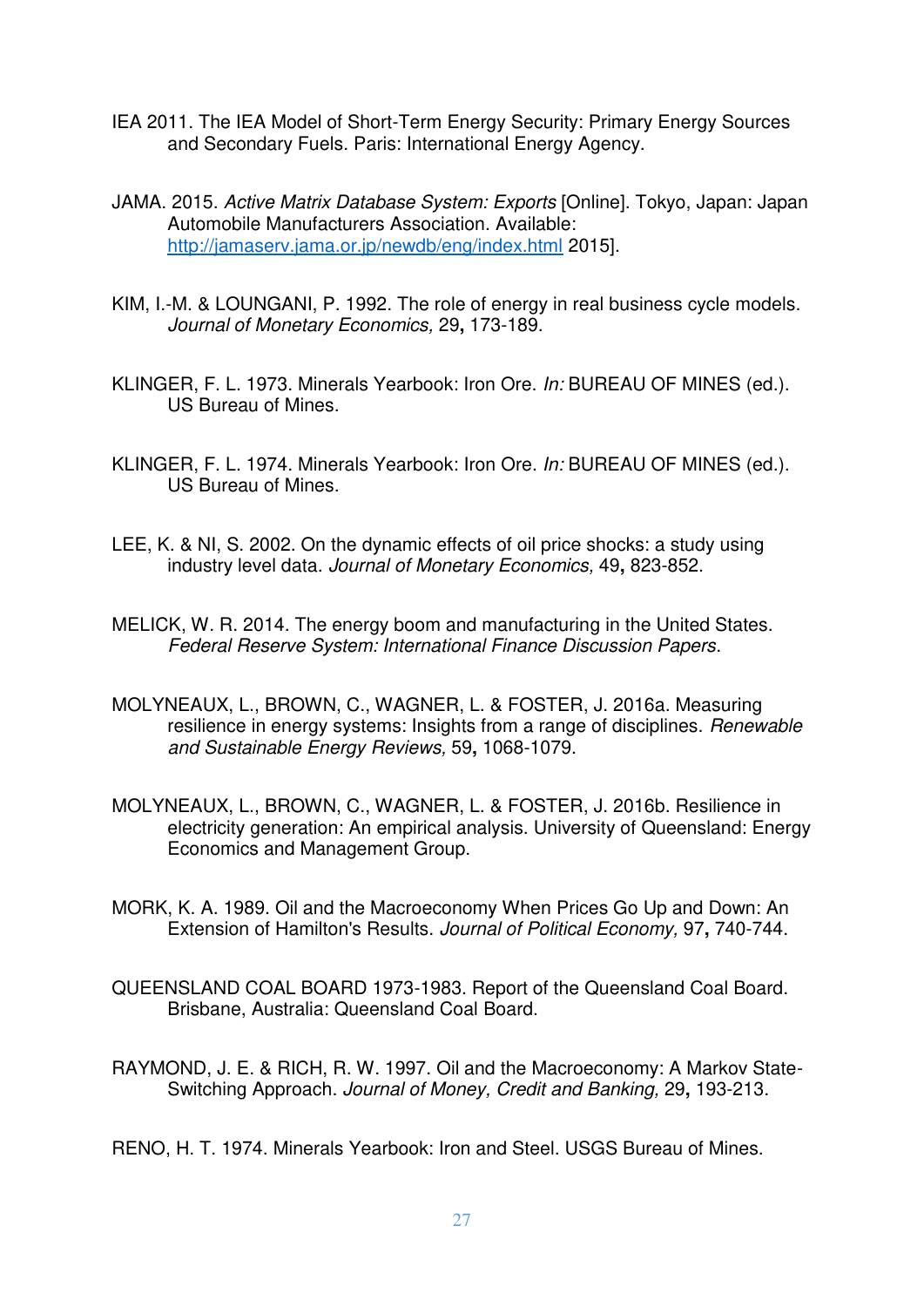- <span id="page-28-3"></span>ROEGE, P. E., COLLIER, Z. A., MANCILLAS, J., MCDONAGH, J. A. & LINKOV, I. 2014. Metrics for energy resilience. *Energy Policy,* 72**,** 249-256.
- <span id="page-28-7"></span>SENDICH, E. 2014. The importance of Natural Gas in the Industrial Sector with a focus on energy-intensive industries. *EIA Working Paper Series*.
- <span id="page-28-4"></span>SHARIFI, A. & YAMAGATA, Y. 2015. A Conceptual Framework for Assessment of Urban Energy Resilience. *Energy Procedia,* 75**,** 2904-2909.
- <span id="page-28-6"></span>SIMS, C. A. 1997. Comments and discussion on: Systematic Monetary Policy and the Effects of Oil Price Shocks. *Brookings Papers on Economic Activities,* 1**,** 91-148.
- <span id="page-28-5"></span>TOBIN, J. 1980. Stabilization Policy Ten Years After. *Brookings Papers on Economic Activities,* 1980.
- <span id="page-28-8"></span>US BUREAU OF ECONOMIC ANALYSIS. 2015a. *CA25: Total Full-time and Parttime employment by SIC industry* [Online]. Washington, D.C: US Department of Commerce. Available:<http://www.bea.gov/regional/downloadzip.cfm>2015].
- <span id="page-28-9"></span>US BUREAU OF ECONOMIC ANALYSIS. 2015b. *Regional Economic Accounts: Annual Gross Domestic Product (GDP) by State* [Online]. Washington, D.C.: US Department of Commerce. Available: <http://www.bea.gov/regional/downloadzip.cfm>2015].
- <span id="page-28-10"></span>US GEOLOGICAL SURVEY. 2014. *Iron and Steel Statistics* [Online]. US Geological Survey Data Series 140. Available: <http://minerals.usgs.gov/minerals/pubs/historical-statistics/#ironore>2015].
- <span id="page-28-2"></span>US GOVERNMENT. 1978. *Powerplant and industrial fuel use* [Online]. Ithaca, New York: Cornell University Law School,. Available: https:/[/www.law.cornell.edu/uscode/text/42/8301](http://www.law.cornell.edu/uscode/text/42/8301) [Accessed 18 May 2015.

<span id="page-28-0"></span>WESTERSTROM, L. 1973. Minerals Yearbook: Coal. US Bureau of Mines.

<span id="page-28-1"></span>WESTERSTROM, L. 1974. Minerals Yearbook: Coal. US Bureau of Mines.

<span id="page-28-11"></span>WORLD BANK 2016. World Development Indicators 2016. Washington, D.C.: World Bank.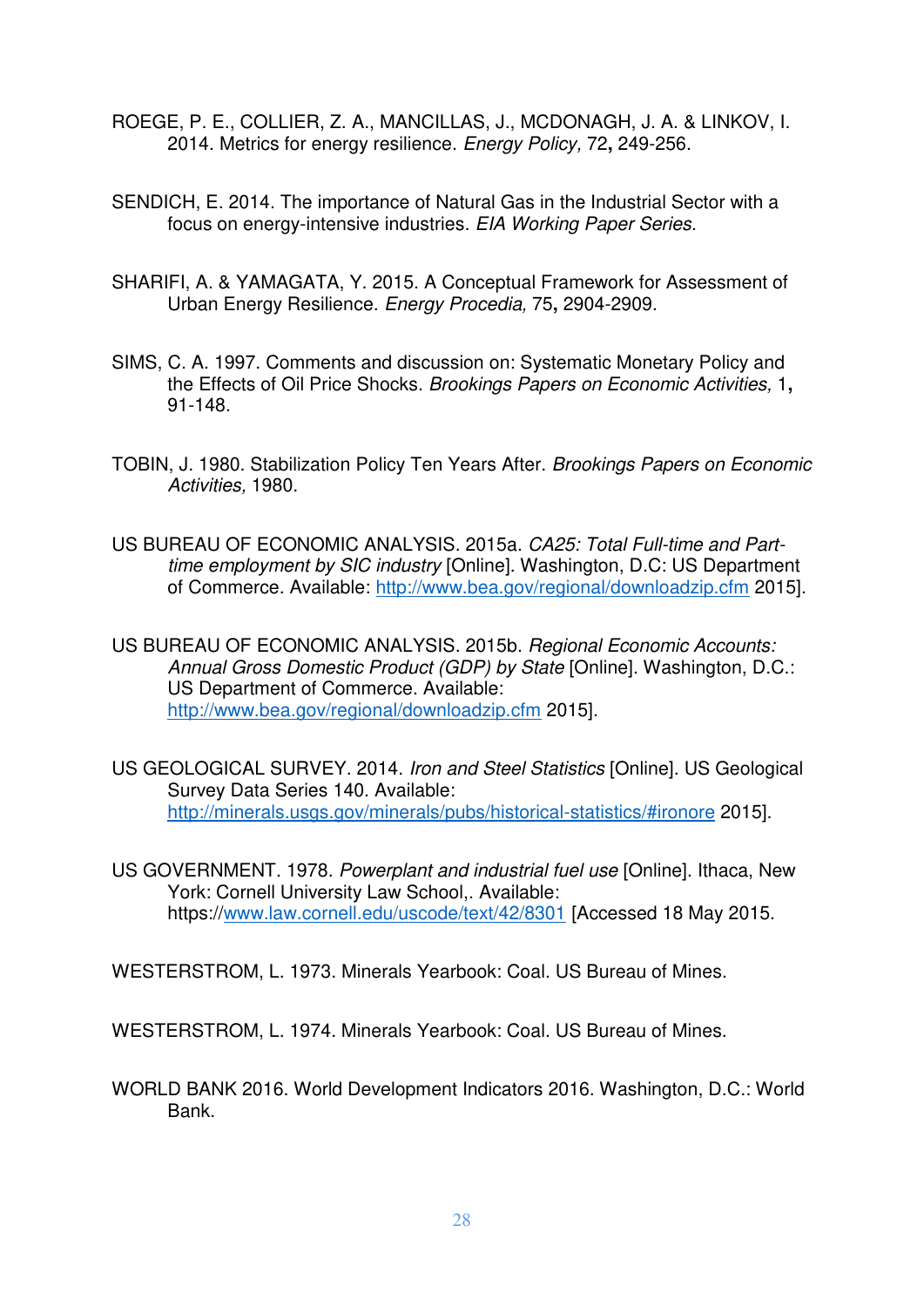<sup>i</sup> SEDS provides estimations of primary energy consumed by industry by fuel type, but does not include the fuel consumed in the generation of electricity. The fuel source for industry consumption of electricity is estimated here by establishing the proportion of each fuel type in total electricity generation and applying that proportion to electricity consumed by industry and industry's share of energy losses within the electricity system.

<u>.</u>

ii Identifying spare capacity in the energy system is challenging. There are no reports available on oil productive capacity. As oil was imported for much of the US over both periods, it would be reasonable to assume that in both periods there was a lack of spare capacity in the oil fuel system across the US. There are estimations available from the EIA on productive capacity of NG, but only from 1980-2003, and for 2012. There is no data available from the EIA on the productive capacity of coal mines prior to 1979.

iii SEDS provides an estimate of the value of energy consumed and an estimate of energy production but no estimate of the value of energy produced. To estimate the value of energy produced requires a value for energy at the 'mine-mouth' which again is not reliably available. In this exercise, the price of oil is assumed to be the price for West Texas Intermediate (WTI) as provided by EIA. This does not take into account the complicated price control structure for different oil producers in place for much of the period 1973-82. In theory the actual value of production could be calculated based on the EIA's Crude Oil First Purchase Price but this series is not available by state for most of 1973-82. Using WTI as a value metric at least projects the increasing value of production in line with the increasing value for consumption. For NG and coal, the price is assumed to be the price of energy supplied to the electric power industry. It is recognised that these estimations may produce value metrics which overstate the value of production and thus undervalue the spare capacity.